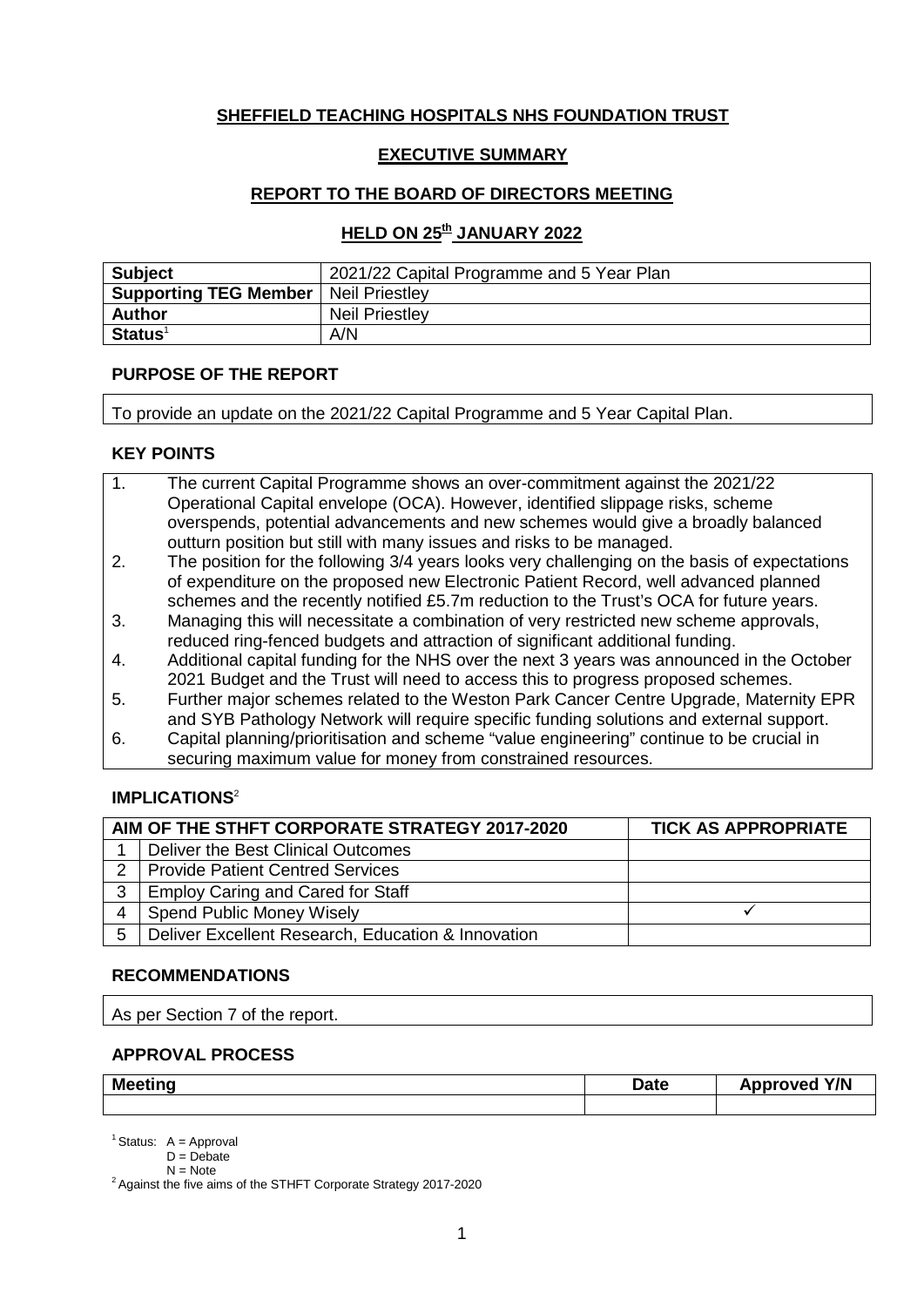# **SHEFFIELD TEACHING HOSPITALS NHS FOUNDATION TRUST**

# **BOARD OF DIRECTORS 25th JANUARY 2022**

# **2021/22 CAPITAL PROGRAMME AND 5 YEAR PLAN – QUARTER 3 UPDATE**

# **1. INTRODUCTION**

- 1.1 This report continues the process of monitoring progress on the Trust's 2021/22 Capital Programme and 5 Year Plan. It considers the position at mid-January 2022 and outlines the major changes since the Q2 Update considered by the Trust Board in November 2021.
- 1.2 As previously noted, the application of Operational Capital Allocations (OCA) as the national capital framework for 2021/22 onwards has changed the capital planning and monitoring regime significantly. Major efforts have been made to drive delivery of the 2021/22 Capital Programme and to develop more sustainable approaches for future years.
- 1.3 The current capital expenditure plan for 2021/22 stands at £53.2m, which is a £7.3m over-commitment against approved funding. **However, the extent of potential slippage identified means that delivery of the 2021/22 plan and full use of available resources remains finely balanced.**
- 1.4 Appendix A includes a list of "probable" and "possible" schemes which are not yet included in the Capital Programme but which will require further consideration. The "probable" schemes are all well developed and include assumed costs relating the proposed purchase of a new Electronic Patient Record (EPR) system. **Given the recently notified potential reduction to the Trust's OCA for the next 3 years, it is going to be very challenging to deliver the probable schemes over the next 2/3 years with little flexibility for any further schemes.**
- 1.5 Appendix A also notes a number of potential major schemes which will require separate funding arrangements, i.e. Weston Park Cancer Centre upgrade, Maternity EPR and SYB Pathology Network developments.

# **2. OVERVIEW OF THE CAPITAL PROGRAMME AND PLAN**

2.1 The capital plan for 2021/22 – 2025/26 as per Appendix A shows the following programmed expenditure position (net of donations and PFI lifecycle costs) against the OCA:-

|                                       | 2021/22 | 2022/23 | 2023/24 | 2024/25 | 2025/26 |
|---------------------------------------|---------|---------|---------|---------|---------|
|                                       | £m      | £m      | £m      | £m      | £m      |
| <b>Operational Capital Allocation</b> | 45.9    | 37.0    | 37.0    | 37.0    | 37.0    |
| (assumed for future years)            |         |         |         |         |         |
| <b>Programmed Expenditure</b>         | (53.2)  | (24.5)  | (21.9)  | (21.4)  | (19.2)  |
| <b>Under/(Over) Commitment</b>        | (7.3)   | 12.5    | 15.1    | 15.6    | 17.8    |
| against OCA                           |         |         |         |         |         |
| <b>Probable Further Schemes</b>       | (0.4)   | (27.9)  | (23.8)  | (6.1)   | 0.0     |
| <b>Net Capital Plan Position</b>      | (7.7)   | (15.4)  | (8.7)   | 9.5     | 17.8    |
| <b>Cumulative Net Capital Plan</b>    | (7.7)   | (23.1)  | (31.8)  | (22.3)  | (4.5)   |
| <b>Position</b>                       |         |         |         |         |         |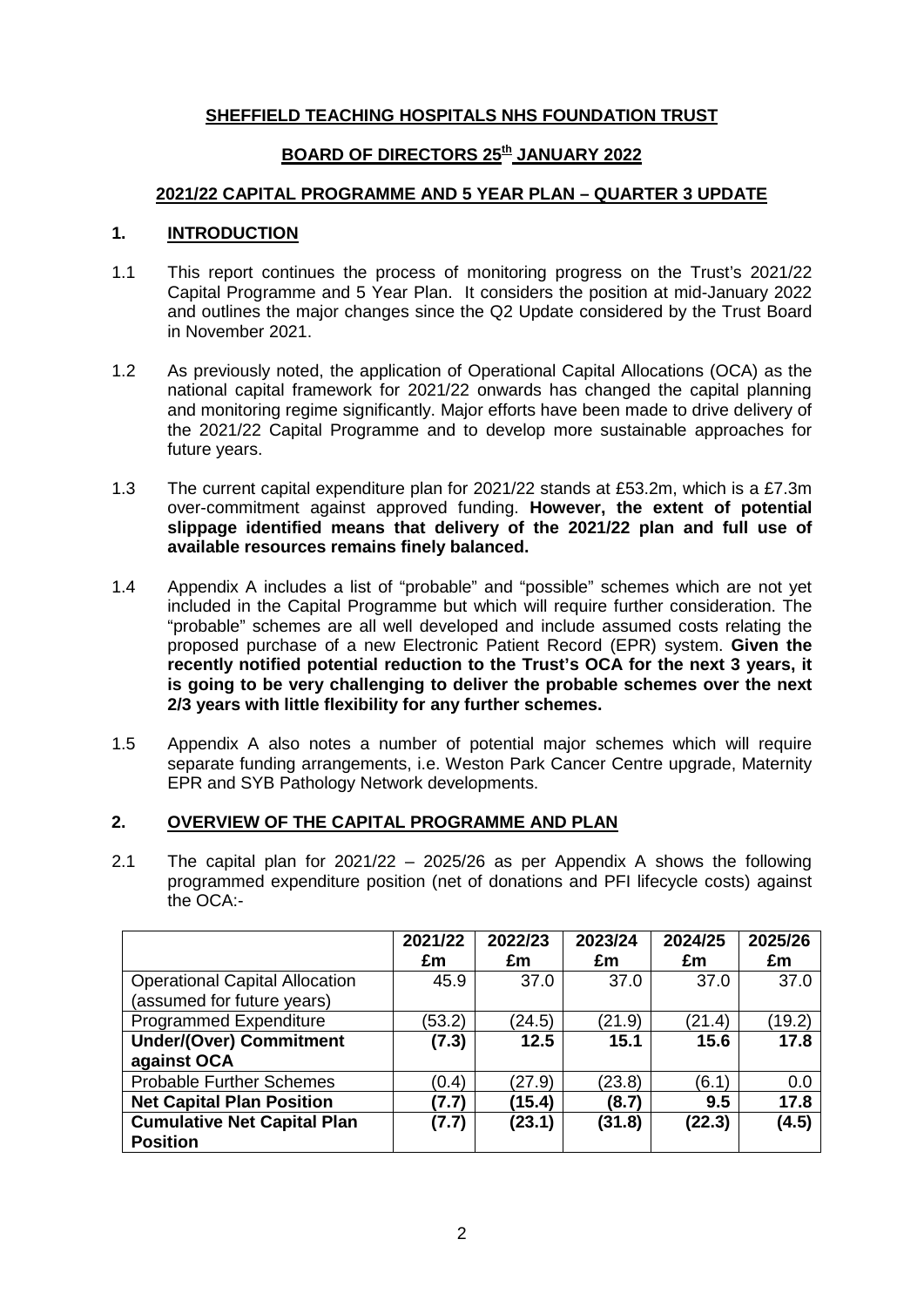- 2.2 As noted above, whilst there is currently a £7.3m over-commitment on the 2021/22 Capital Programme, Appendix C identifies quantified risks of slippage and cost adjustments. This shows £8.9m of 2021/22slippage risks. However, taking account of likely scheme overspends and potential advancements/new schemes, the forecast position is a potential small overspend. **The ultimate position however still relies on many factors such as scheme progression, completion of procurements, equipment deliveries, etc. and, therefore, remains finely balanced.** Any under commitment will not be carried-forward leading to a loss of investment opportunity.
- 2.3 Given the need to fund the proposed new EPR within the Trust's OCA, the 5 Year Capital Plan (including probable schemes) shows a large over commitment for 2022/23 which is not recovered over the plan period. **Whilst the position was already challenging, the recently notified £5.7m reduction to the Trust's 2022/23 OCA (then assumed to be repeated in future years) has a hugely detrimental impact.** This reduction is due to changes in the national allocation formula with the most significant being the increased weighting given to backlog maintenance. The formula then uses updated data on backlog maintenance which shows an improved Trust position within a much increased total national backlog.
- 2.4 The Trust will, therefore, only be able to progress the probable schemes from a combination of no further significant scheme approvals, ring-fenced budgets cuts and significant additional PDC funding.
- 2.5 It is worth noting that in the Government's Budget on  $27<sup>th</sup>$  October 2021, an additional £5.9b of NHS capital funding over the next 3 financial years was announced. This is to support elective recovery and improve digital technology with specific funding for diagnostic services (£2.3b); surgical hubs, bed capacity and equipment (£1.5b); and innovative use of technology (£2.1b). The position for 2022/23 is gradually becoming clearer and it is known that there will be Elective Recovery/Targeted Investment Funds held at Regional level and funding for Technology, Diagnostics and Endoscopy held at System level. A number of the Trust's probable schemes have the potential to attract funding from these sources. A £6m bid has also been submitted for funding to support the EPR (with the support of the ICS) and other opportunities may arise in the coming years.
- 2.6 It remains challenging to drive full use of the 2021/22 OCA whilst having to restrict capital spend in 2022/23. Further clarity on the timescales and spend for the EPR are still awaited given the need for clarification of the proposals from the short-listed suppliers. However, this information should be available in the next month or so.

# **3. ASSUMED FUNDING**

- 3.1 The currently assumed funding in the 2021/22 Capital Programme consists of:
	- ♦ The OCA of £42.7m, as reduced by the £4.3m contribution to the DBH "emergency" as agreed via the ICS.
	- ♦ £6.8m of allocated Public Dividend Capital, mainly for elective recovery from the Targeted Investment Fund.
	- ♦ Assumed cover (outside of the OCA) for PFI Lifecycle costs of £0.9m.
	- ◆ £0.5m from donations.
- 3.2 Funding is still being released in 2021/22 from a range of national and System allocations, e.g. IT, Pathology (LIMS and Digital Pathology) and Imaging. This creates a risk in terms of ability to spend in-year.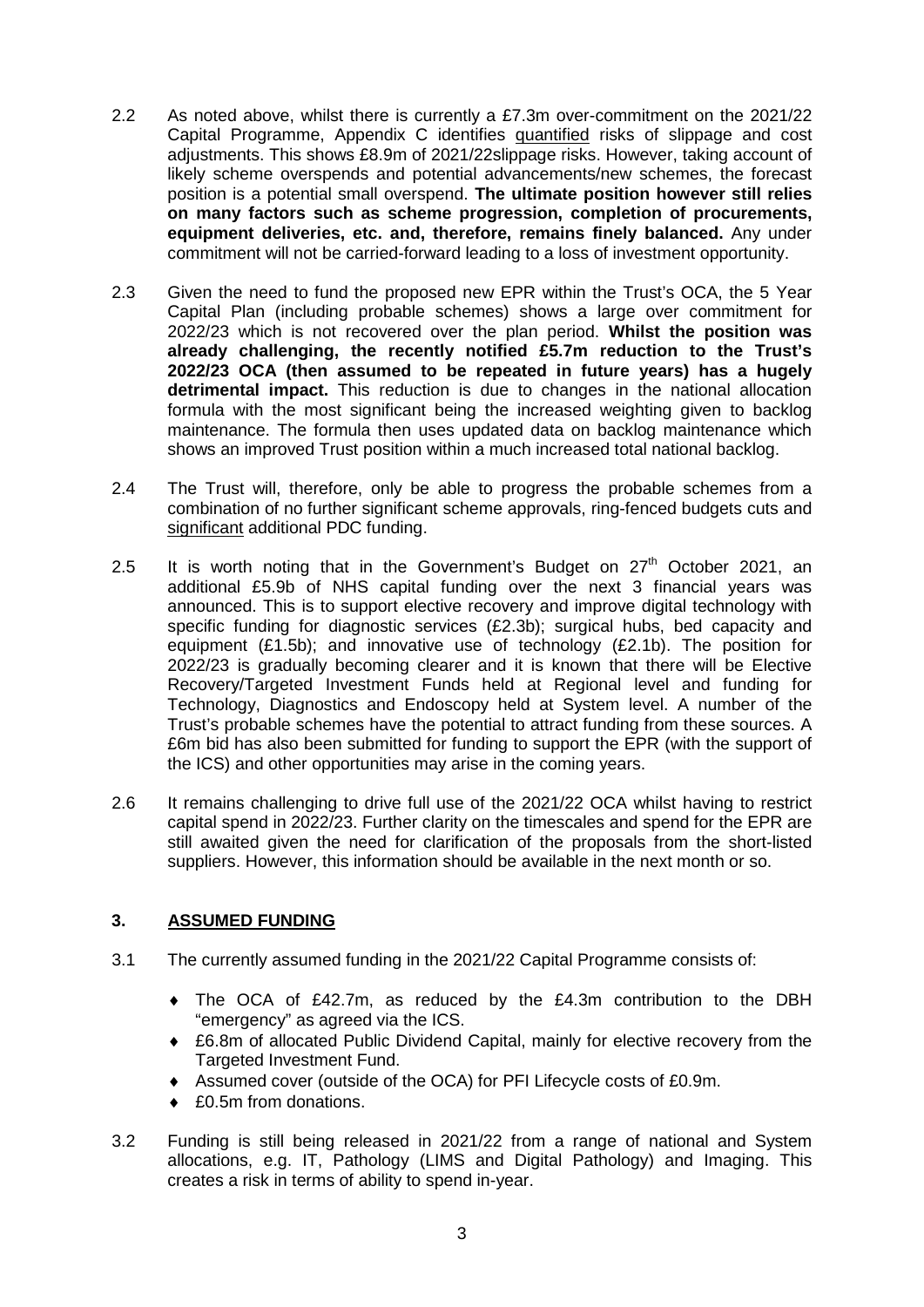- 3.3 The national approach is attempting to largely confirm capital allocations for the next 3 years. It is therefore likely that the Trust's reduced OCA for 2022/23 will apply for the following 2 years (and assumed for planning purposes thereafter). There will be discussions in the coming weeks about potential "cap and collar" arrangements but this will have a limited impact.
- 3.4 There will also be a significant cash gap to fund the proposed level of investment against recurrent internally generated resources (largely the annual depreciation charge). This can only be sustained from existing cash balances if a breakeven position is achieved on the revenue position.

# **4. CHANGES TO APPROVED PROGRAMMED EXPENDITURE**

- 4.1 There have been various changes to approved expenditure since the last Update due to scheme approvals, allocation of specific schemes from the ring-fenced envelopes and cost updates on planned schemes.
- 4.2 In headline terms the planned expenditure (net of donations and other OCA exclusions) increased by £3.4m to £52.6m in Quarter 3. This reflects costs relating to the equipment elements of the Targeted Investment Fund bid of £1.5m, other PDC investments of £0.8m, confirmed slippage of £0.7m and advancements of £1.8m.
- 4.3 The Programme includes a small number of high priority schemes which have received approval in the last quarter:
	- ♦ Equipment to support elective recovery £1.5m
	- ♦ Electronic Information Sharing (Y&H Care Record) £0.2m
	- ♦ Metavison upgrade £0.2m

# **5. FURTHER RISKS AND CONTINGENCIES**

- 5.1 Appendix C identifies the current quantified financial risks to the capital position.
- 5.2 Other risks to delivering the 2021/22 Capital Programme and 5 Year Plan are:
	- ♦ Unavoidable schemes, for which investment cover is not available (see Appendix A) – **High Risk**. Mitigating actions include:
		- o Attracting PDC funding, particularly in relation to Orthopaedics Elective Hub, RHH Endoscopy, WPH bunkers and the EPR.
		- o Additional charitable donations/contributions
		- o Further reducing ring-fenced budgets
		- o Restrictions to scheme approvals
	- ♦ Increased costs for existing schemes, particularly given current economic and supply chain issues – **High Risk**. Mitigating actions include robust case scrutiny, tight management of scheme specifications and firm cost control as schemes progress.
	- ♦ Risk of major slippage on 2021/22 schemes, due to operational and logistical barriers inherent in managing a major programme of over £45m whilst managing COVID-19, elective recovery, staff absences, etc. – **High Risk.** Mitigating actions include early and robust planning of schemes in close conjunction with Directorates, tight planning and forecasting, prompt actions in developing and finalising schemes, effective procurement and identification/approval of options to advance schemes where slippage occurs.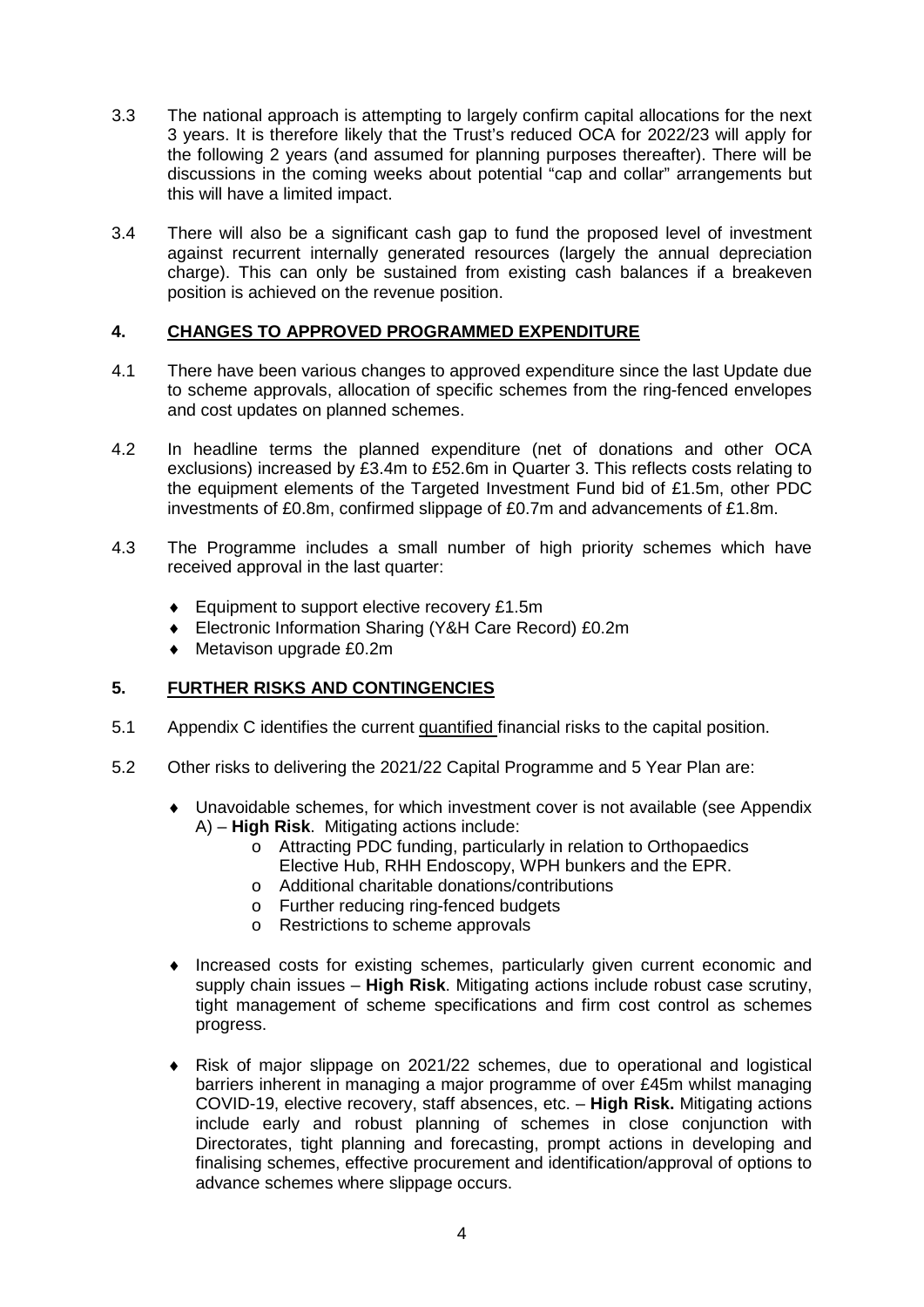- 5.3 Prioritisation against the ring-fenced budgets for 2021/22 is well advanced with planning underway for 2022/23.
- 5.4 Robust business planning/capital prioritisation; strong links to external funding sources; logistical and practical scheme co-ordination; good forecasting; and "value engineering" will be critical in order to secure maximum value for money from constrained capital funding. Revenue affordability will also remain a key issue.

## **6. BUSINESS CASES**

- 6.1 The Capital Programme at Appendix B formally identifies the status of all current "approved" capital schemes.
- 6.2 Fees have been allocated for work in developing Business Cases for the following schemes:
	- ♦ Firth 7/CCU
	- ♦ Gastroenterology Facilities (NGH and RHH)
	- ♦ RHH LV Generators
	- ♦ JHW Ward Refurbishment
	- ♦ Orthopaedic Reconfiguration
	- ♦ Relocation of Fracture Clinic
- 6.3 Since the Quarter 2 Update was considered at the Trust Board meeting in July, the following schemes have formally commenced:
	- ♦ RHH SPEC-CT Gamma Camera
	- ♦ Replacement Linear Accelerator
	- ◆ Patient App Software<br>◆ Renal Pipework
	- **Renal Pipework**
	- $\bullet$  Firth Chiller replacements
	- ♦ RHH B Road
	- RHH Ward H1 & H2 Refurbishments
- 6.4 A number of schemes have also been completed since the Q2 Update, with the most notable being:
	- ♦ RHH C Floor Breast Clinic Refurbishment
	- ♦ PACS Upgrade
	- ♦ Burleigh Medical Centre (SACT)
	- ♦ Cardiac Critical Care Metavision
	- ♦ Ophthalmology Merge System
	- ♦ NGH Washer Disinfectors

# **7. RECOMMENDATIONS**

The Board of Directors is asked to:-

- 7.1 Approve the latest 2021/22 Capital Programme.
- 7.2 Note the remaining 2021/22 slippage risk and the consequences of under-delivering against the Operational Capital Allocation.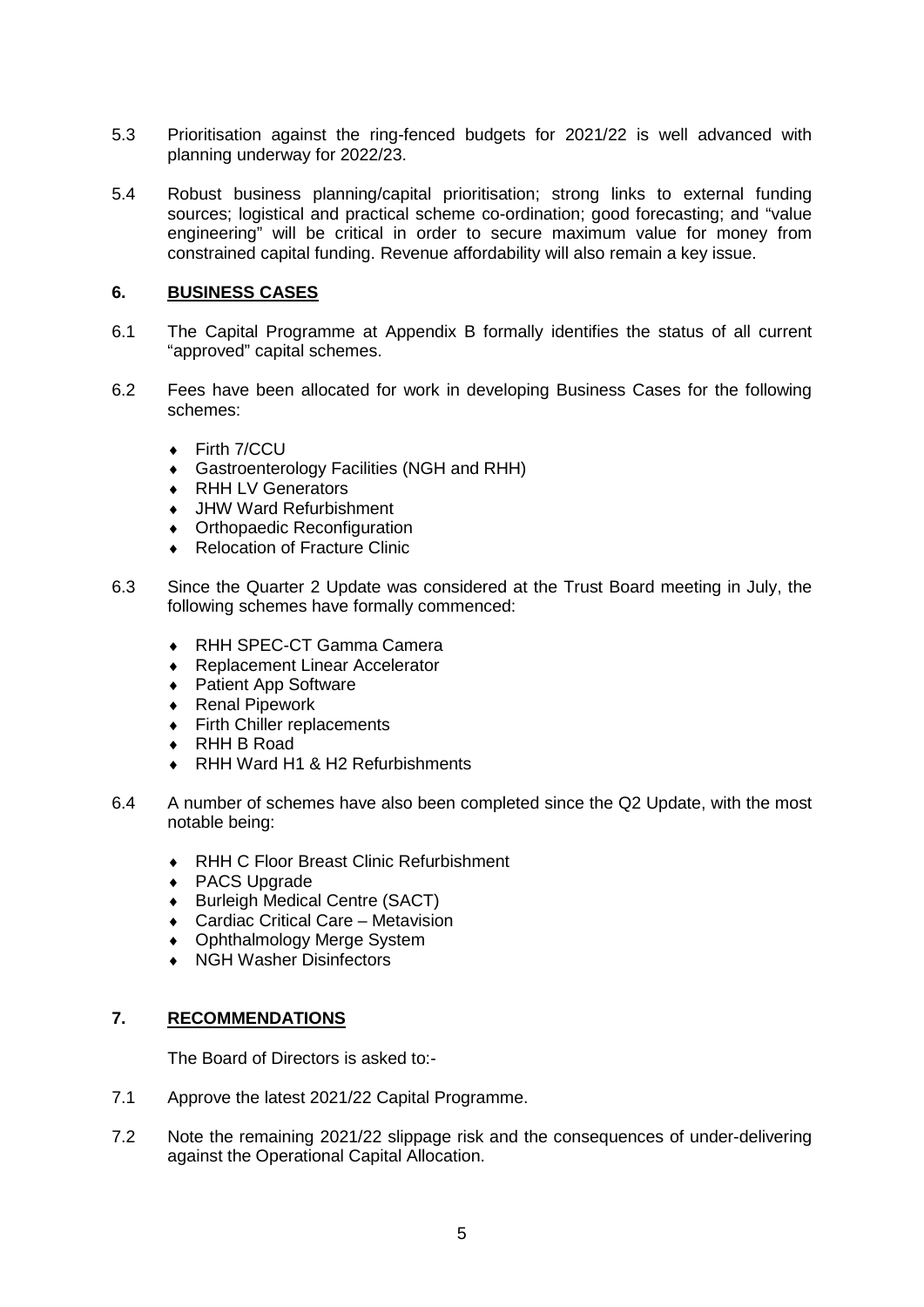- 7.3 Note the potentially large over-commitment on the 2022/23 and 5 Year Plan, which will need to be addressed via an appropriate combination of restrictions to scheme approvals, ring-fenced budget cuts and significant additional funding.
- 7.4 Note the likelihood of minimal further new scheme approvals in the coming years and the likely consequences of this.
- 7.5 Note the risks outlined in Section 5 above and, in particular, the critical need to identify opportunities to secure additional capital funding.
- 7.6 Note the importance of capital planning/prioritisation and "value engineering" in securing maximum benefits from limited capital and revenue funding.

Neil Priestley Chief Finance Officer January 2022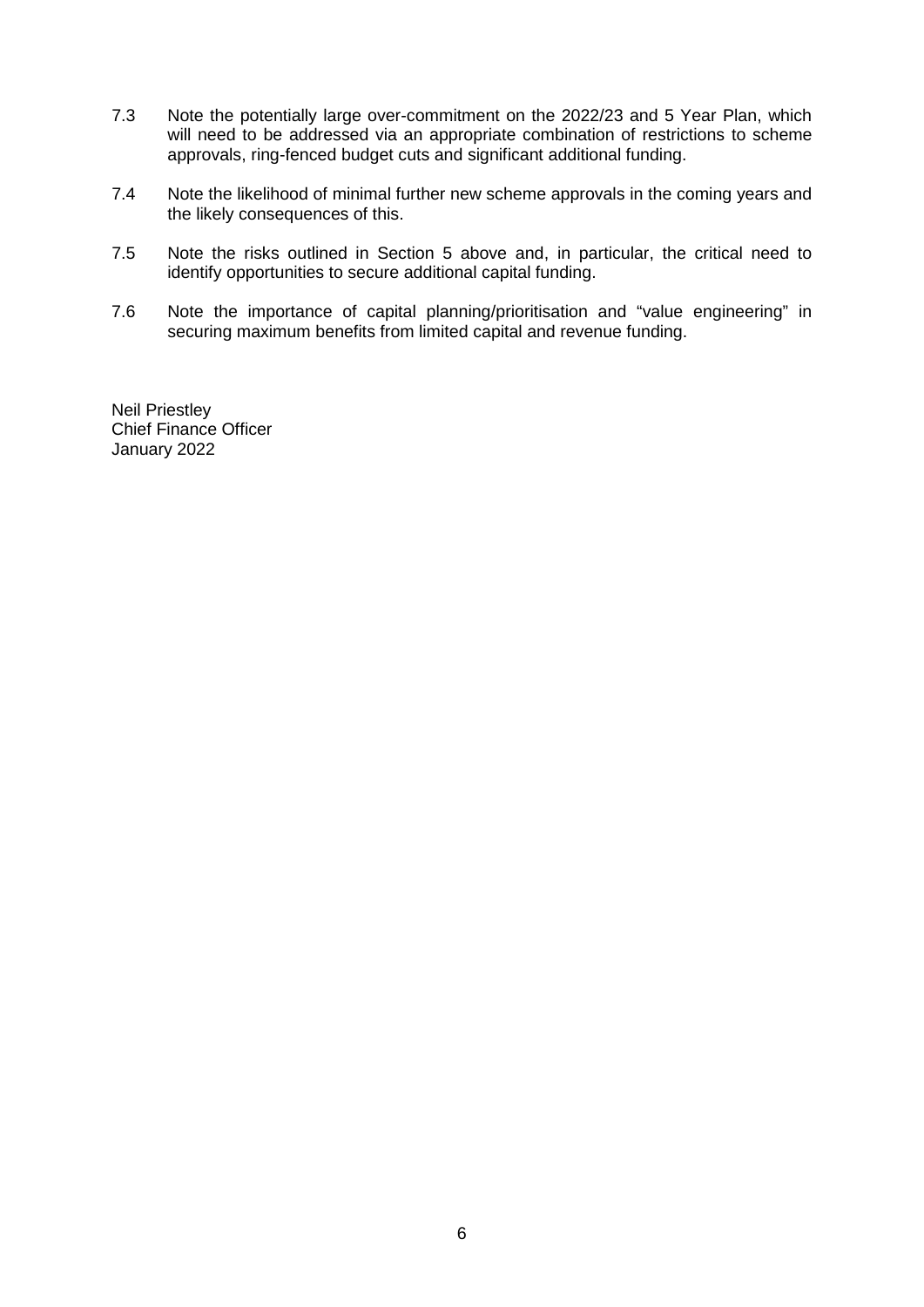## **SHEFFIELD TEACHING HOSPITALS NHS FOUNDATION TRUST - CAPITAL EXPENDITURE PLAN**

## **2021/22 - 2025/26 CAPITAL EXPENDITURE PLAN**

|                                              |                     |                         | 2021/22       | 2022/23                             | 2023/24       | 2024/25       | 2025/26              |                                                                                                |
|----------------------------------------------|---------------------|-------------------------|---------------|-------------------------------------|---------------|---------------|----------------------|------------------------------------------------------------------------------------------------|
|                                              |                     |                         | £             | £                                   | £             | £             | £                    |                                                                                                |
|                                              |                     |                         |               |                                     |               |               |                      |                                                                                                |
| Programmed Capital Expenditure as at 17/1/22 |                     |                         | 54.010.000    | 25,155,000                          | 22,551,000    | 22.085.000    | 20,123,000           |                                                                                                |
|                                              |                     |                         |               |                                     |               |               |                      |                                                                                                |
| Notified Operational Capital Allocation      |                     |                         | 42,743,000    | 37,007,000                          | 37,007,000    | 37.007.00     |                      | 37,007,000 22/23 Onwards - provisional OCA assumed as reduced by £5736k on 21/22 level         |
| IFRS12/PFI Lifecycle                         |                     |                         | 925,000       | 684,000                             | 641,000       | 682,000       | 892,000              |                                                                                                |
| PDC Funding                                  | Confirmed           |                         | $\Omega$      | $\Omega$                            | $\Omega$      | $\Omega$      | $\Omega$             |                                                                                                |
| PDC Funding                                  | Anticipated         |                         | 6,826,000     | $\mathbf 0$                         | $\mathbf 0$   | $\mathbf{O}$  | $\Omega$             |                                                                                                |
| Donations                                    |                     |                         | 465.000       |                                     | $\Omega$      | $\Omega$      |                      | 0 As per programme                                                                             |
| 21/22 OCA Reduction                          |                     |                         | $-4.252.000$  |                                     | $\Omega$      |               |                      | 0 OCA reduction per ICS                                                                        |
| <b>Gross Expenditure Target</b>              |                     |                         | 46,707,000    | 37,691,000                          | 37,648,000    | 37,689,000    | 37,899,000           |                                                                                                |
|                                              |                     |                         |               |                                     |               |               |                      |                                                                                                |
| Under/(over) commitment against the OCA      | 53,710,000          |                         | $-7,303,000$  | 12,536,000                          | 15,097,000    | 15,604,000    | 17,776,000           |                                                                                                |
|                                              |                     |                         |               |                                     |               |               |                      |                                                                                                |
|                                              |                     |                         |               |                                     |               |               |                      |                                                                                                |
|                                              | <b>Funding</b>      |                         | 2021/22       | 2022/23                             | 2023/24       | 2024/25       | 2025/26              |                                                                                                |
|                                              | <b>Options</b>      |                         | £             | £                                   | £             | £             | £                    |                                                                                                |
| <b>Other "Probable" Schemes</b>              |                     |                         |               |                                     |               |               |                      |                                                                                                |
| <b>EPR Procurement</b>                       |                     | A                       |               | $-10.385.000$                       | $-17.655.000$ | $-6.109.000$  |                      | Based on revised profile (Aug) following procurement pause. Assumes FBC approved May 22        |
| Add'l Linear Accelerator Bunkers x2          | Internal            | $\overline{B}$          |               | $-3.150.000$                        | $-3,520,000$  |               |                      | Assumed need for x2 bunkers. £650k included in Programme for enabling works. Total cost £7.3m  |
| <b>Estates Generator Programme</b>           | Internal            | в                       | $-200,000$    | $-5,000,000$                        | $-1,847,000$  |               |                      | RHH Scheme £7047k as per OBC to CIT 1/6/20. Profiling subject to procurement process.          |
| Gastoenterology Facilities/RHH Endocsopy     | Internal            | U                       | $-200.000$    | $-4,473,000$                        | $\Omega$      | $\Omega$      |                      | £4673k as per OBC to CIT 27/9/21                                                               |
| Orthopeadics Reconfiguration                 | Internal            | $\overline{\mathsf{u}}$ |               | $-4,900,000$                        | $\Omega$      |               |                      | Options to review - to cover Q1 and Q2. Add'l equipment costs TBC                              |
| <b>NGH Endoscopy</b>                         | Internal            | U                       |               |                                     | $-750,000$    |               |                      | Concept in development                                                                         |
| Longley Lane                                 | Internal            | U                       | $\mathcal{P}$ |                                     |               |               |                      | Potential uses include Car Parking, Phlebotomy Services, Community Diagnostic Hub, etc.        |
| <b>Ventilation Upgrades</b>                  | Internal            | $\overline{u}$          |               |                                     |               |               |                      | Project Group established.                                                                     |
|                                              |                     |                         |               |                                     |               |               |                      |                                                                                                |
| <b>Total Approved and Probable Schemes</b>   | $-58,189,000$       |                         | $-400,000$    | $-27,908,000$                       | $-23,772,000$ | $-6,109,000$  | $\mathbf{0}$         |                                                                                                |
|                                              |                     |                         |               |                                     |               |               |                      |                                                                                                |
|                                              |                     |                         |               |                                     |               |               |                      |                                                                                                |
| <b>NET CAPITAL PLAN POSITION</b>             | $-4.479.000$        |                         |               | <mark>-7,703,000 -15,372,000</mark> | $-8,675,000$  |               | 9,495,000 17,776,000 |                                                                                                |
|                                              |                     |                         |               |                                     |               |               |                      |                                                                                                |
| <b>Possible Schemes</b>                      |                     |                         |               |                                     |               |               |                      |                                                                                                |
| Hybrid (Endovascular) Theatre                | Internal            | U                       | $-300.000$    | $-3,900,000$                        |               |               |                      | Options and financial feasibility under consideration. Moved from probable schemes             |
| Firth 7/CCU Refurbishment                    | Internal/Charitable | в                       |               | $-1,300,000$                        | $-2,650,000$  |               |                      | Indicative OBC costs less £300k enabling works approved. Potential use of Ward Refurb funding. |
| Maior Trauma Ward                            | Internal            | в                       | $-300.000$    | $-1.500.000$                        |               |               |                      |                                                                                                |
| SDEC/SAC/TAU changes                         | Internal            | $\overline{\mathtt{U}}$ |               | $-100,000$                          | $-4.800.000$  |               |                      | Concept in development: £4.9m indicative cost                                                  |
| <b>JHW Ward Refurbishment</b>                | Internal            | в                       |               | $\overline{\phantom{0}}$            | $-2,400,000$  | $-3,505,000$  |                      | £5.9m projected total cost. Need for earlier work on LWAU re CQC action plan                   |
| <b>NGH Radiology Outpatients</b>             | Internal            | $\overline{\mathsf{u}}$ | $-500.000$    | $-4,000,000$                        |               |               |                      | SOC to CIT 6/1/20                                                                              |
| Outpatient Facilities, RHH & NGH             | Internal            | U                       |               | $-1,000,000$                        | $-2,640,000$  | $-1,000,000$  |                      | MSK approved. Wider Trust Strategy (post COVID-19) to be developed including Blood Disorders.  |
| <b>Dermatology Facilties</b>                 | Internal            | U                       |               |                                     | $-2,000,000$  | $-2,000,000$  |                      | Concept paper for upgrade to facilities produced but being reconsidered.                       |
| A&E Frontdoor/NGH Assessment Developments    | Internal            | U                       |               | $-2,500,000$                        | $-4.000.000$  | $-4.000.000$  |                      | Linked to reprovision of Fracture Clinic post 2022. Moved from probable schemes                |
| Re-provision of Fracture Clinic              | Internal            | $\overline{\mathsf{u}}$ |               | $-2,500,000$                        |               |               |                      | Would be enabled by Orthopaedics Reconfiguration scheme.                                       |
| <b>Critical Care Capacity</b>                | Internal            | U                       |               |                                     |               |               |                      | -5,000,000 Requirement unclear but potential requirement in 5 year period                      |
| <b>Private Patient Facilities</b>            | External            | $\mathbf{U}$            |               |                                     |               | $-1.000.000$  |                      | Scheme(s) dependent upon clinical opportunity/facility necessary.                              |
| Expansion/Upgrade of Bev Stokes              | Internal            | ᠊ᡨ                      |               | $-3.000.000$                        |               |               |                      | Paused. Some refurbishment required. Likely smaller qualitative scheme                         |
| Palliative Care Unit Upgrade                 | Charitable          | $\overline{\mathsf{u}}$ |               |                                     | $-2,500,000$  | $-7,000,000$  |                      | Consideration of options underway                                                              |
| Intra-Operative MRI Scanner (RHH A Floor)    | Internal/Charitable | U                       |               | $-100,000$                          | $-4,764,000$  |               |                      | OBC to be refined. Potential for theatre area to be charitably funded                          |
| WPH MRI Simulator/MRI Linac                  | Internal            | U                       |               |                                     | $-2,000,000$  |               |                      | Case of need to be submitted but not supported.                                                |
| Ophthalmology Reconfiguration                | Internal            | U                       |               | $-1.000.000$                        | $-950.000$    |               |                      | Emerging £2m+ scheme                                                                           |
| Chesterfield Renal Satellite Unit            | Internal            | $\overline{\mathsf{u}}$ |               | $-1,200,000$                        |               |               |                      | Practical plan yet to be agreed                                                                |
| Other                                        |                     |                         |               |                                     |               |               |                      | New proposals likely, include OP Pharmacy refurbishment (£750k)                                |
|                                              |                     |                         |               |                                     |               |               |                      |                                                                                                |
| <b>Total Possible Schemes</b>                | $-75,409,000$       |                         | $-1.100.000$  | $-22,100,000$                       | $-28,704,000$ | $-18,505,000$ | $-5.000.000$         |                                                                                                |
|                                              |                     |                         |               |                                     |               |               |                      |                                                                                                |
| Schemes requiring seperate funding source    |                     |                         |               |                                     |               |               |                      |                                                                                                |
| Other WPH Upgrades/Expansion                 |                     | в                       | $-500.000$    | $-500,000$                          | $-7,000,000$  | $-15,000,000$ |                      | Transformation scheme at £60m being reconsidered. Further funding required in 25/26            |
| <b>Maternity Digital System</b>              |                     | U.                      |               | $\mathcal{P}$                       | $\gamma$      |               |                      | Potential national funding, but requires matching                                              |
| SYB Pathology Reconfiguration                |                     | $\mathbf{U}$            | $\mathcal{P}$ | $\boldsymbol{\gamma}$               | $\gamma$      |               |                      | Requirement TBC - likely national funding available                                            |
|                                              |                     |                         |               |                                     |               |               |                      |                                                                                                |
|                                              |                     |                         |               |                                     |               | $-15,000,000$ | $\mathbf{0}$         |                                                                                                |
|                                              | $-23,000,000$       |                         | $-500,000$    | $-500,000$                          | $-7,000,000$  |               |                      |                                                                                                |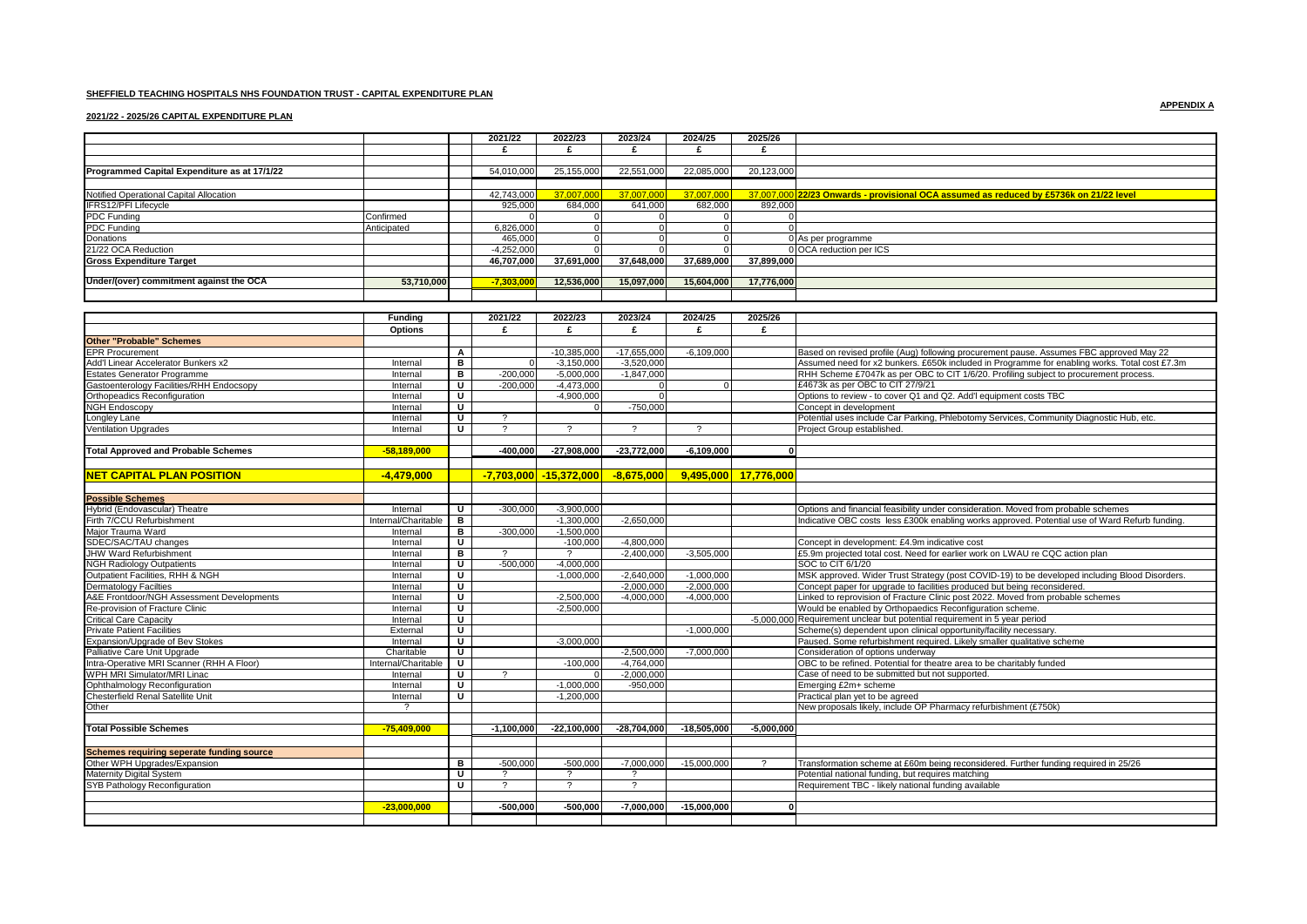## **SUMMARY OF APPROVED SCHEMES AGAINST RESOURCES AVAILABLE Appendix B**

| <b>CAPITAL PROGRAMME DETAILS</b> | 2021/22      | 2022/23    | 2023/24    | 2024/25    | 2025/26    |
|----------------------------------|--------------|------------|------------|------------|------------|
|                                  |              |            |            |            |            |
| Approved Scheme Details:         |              |            |            |            |            |
| Medical Equipment Modernisation  | 14,598,000   | 11.739.000 | 6,200,000  | 6,200,000  | 6,200,000  |
| <b>Information Technology</b>    | 6.077.000    | 1.944.000  | 1,750,000  | 1.750.000  | 1.750.000  |
| Service Development              | 11,688,000   | 2.001.000  | 3,550,000  | 3,550,000  | 3,550,000  |
| Infrastructure                   | 22,816,000   | 10,014,000 | 11,451,000 | 10,985,000 | 9,023,000  |
| <b>Leased Assets</b>             |              |            |            |            |            |
| Planned Rev-Cap Transfers        |              | 157,000    | 300,000    | 300,000    | 300,000    |
| Funding for Unfunded Schemes     |              |            |            |            |            |
| <b>VAT Recovery</b>              | $-1.169.000$ | $-700.000$ | $-700.000$ | $-700.000$ | $-700.000$ |
| Directly Donated Equipment       |              |            |            |            |            |
|                                  |              |            |            |            |            |
| Approved Expenditure Total       | 54.010.000   | 25,155,000 | 22,551,000 | 22.085.000 | 20.123.000 |
|                                  |              |            |            |            |            |

| <b>IAPPROVED SCHEME DETAILS BY SITE</b> |            | <b>NGH</b> |           |           |         |            |           | <b>RHH</b> |         |         |           | <b>CCDF</b> |         |         |         |  |
|-----------------------------------------|------------|------------|-----------|-----------|---------|------------|-----------|------------|---------|---------|-----------|-------------|---------|---------|---------|--|
|                                         | 2021/22    | 2022/23    | 2023/24   | 2024/25   | 2025/26 | 2021/22    | 2022/23   | 2023/24    | 2024/25 | 2025/26 | 2021/22   | 2022/23     | 2023/24 | 2024/25 | 2025/26 |  |
|                                         |            |            |           |           |         |            |           |            |         |         |           |             |         |         |         |  |
| Medical Equipment Modernisation         | 2,967,000  |            |           |           |         | 4,787,000  | 865,000   |            |         |         | 68,000    | 121.000     |         |         |         |  |
| Information Technology                  | 381.000    | 46,000     |           |           |         | 354,000    |           |            |         |         |           |             |         |         |         |  |
| Service Development                     | 4,692,000  | 309.000    |           |           |         | 2,531,000  | 33,000    |            |         |         | 41,00L    |             |         |         |         |  |
| Infrastructure                          | 5.391.000  | 3.364.000  | 3.001.000 | 3.035.000 | 892.000 | 11.029.000 | 138,000   |            |         |         | 941.00    |             |         |         |         |  |
| <b>Leased Assets</b>                    |            |            |           |           |         |            |           |            |         |         |           |             |         |         |         |  |
|                                         |            |            |           |           |         |            |           |            |         |         |           |             |         |         |         |  |
| APPROVED SCHEME TOTAL                   | 14,431,000 | 3.719.000  | 3,001,000 | 3,035,000 | 892.000 | 18.701.000 | 2,036,000 |            |         |         | 0.050,000 | 121,000     |         |         |         |  |

| <b>APPROVED SCHEME DETAILS BY SITE</b> |          | <b>JHW</b> |           |           |         |           | <b>WPH</b> |         |         |         |          | CHS     |         |         |         |
|----------------------------------------|----------|------------|-----------|-----------|---------|-----------|------------|---------|---------|---------|----------|---------|---------|---------|---------|
|                                        | 2021/22  | 2022/23    | 2023/24   | 2024/25   | 2025/26 | 2021/22   | 2022/23    | 2023/24 | 2024/25 | 2025/26 | 2021/22  | 2022/23 | 2023/24 | 2024/25 | 2025/26 |
|                                        |          |            |           |           |         |           |            |         |         |         |          |         |         |         |         |
| Medical Equipment Modernisation        | ,115,000 |            |           |           |         | 2,073,000 | 3,531,000  |         |         |         | 44,00    |         |         |         |         |
| Information Technology                 |          |            |           |           |         | 80,000    |            |         |         |         |          |         |         |         |         |
| Service Development                    | 235,000  |            |           |           |         | 1,810,000 |            |         |         |         | 2,257,00 |         |         |         |         |
| Infrastructure                         | 255.000  | 1.500.000  | 1.500.000 | 1.000.000 | 937.000 | 338,000   | 667.000    |         |         |         | 342,00   |         |         |         |         |
| <b>Leased Assets</b>                   |          |            |           |           |         |           |            |         |         |         |          |         |         |         |         |
|                                        |          |            |           |           |         |           |            |         |         |         |          |         |         |         |         |
| APPROVED SCHEME TOTAL                  | .605.000 | ,500,000   | .500.000  | 1,000,000 | 937.000 | 4.301.000 | 4.198.000  |         |         |         | 2.643.00 |         |         |         |         |

| <b>IAPPROVED SCHEME DETAILS BY SITE</b> |              | <b>STH UNALLOCATED</b> |            |            |            |  |  |  |  |  |  |
|-----------------------------------------|--------------|------------------------|------------|------------|------------|--|--|--|--|--|--|
|                                         | 2021/22      | 2022/23                | 2023/24    | 2024/25    | 2025/26    |  |  |  |  |  |  |
|                                         |              |                        |            |            |            |  |  |  |  |  |  |
| Medical Equipment Modernisation         | 3.544.000    | 7.222.000              | 6,200,000  | 6.200.000  | 6,200,000  |  |  |  |  |  |  |
| Information Technology                  | 5,262,000    | 1,898,000              | 1,750,000  | 1,750,000  | 1,750,000  |  |  |  |  |  |  |
| Service Development                     | 122,000      | 1,659,000              | 3,550,000  | 3,550,000  | 3,550,000  |  |  |  |  |  |  |
| Infrastructure                          | 3,520,000    | 3,345,000              | 6,950,000  | 6,950,000  | 7,194,000  |  |  |  |  |  |  |
| <b>Leased Assets</b>                    |              |                        |            |            | OΠ         |  |  |  |  |  |  |
| Planned Rev-Cap Transfers               |              | 157,000                | 300,000    | 300.000    | 300,000    |  |  |  |  |  |  |
| Funding for Unfunded Schemes            |              |                        |            |            |            |  |  |  |  |  |  |
| <b>VAT Recovery</b>                     | $-1.169.000$ | $-700,000$             | $-700,000$ | $-700.000$ | $-700,000$ |  |  |  |  |  |  |
| Directly Donated Equipment              |              |                        |            |            | ΩI         |  |  |  |  |  |  |
|                                         |              |                        |            |            |            |  |  |  |  |  |  |
| APPROVED SCHEME TOTAL                   | 11,279,000   | 13,581,000             | 18,050,000 | 18,050,000 | 18,294,000 |  |  |  |  |  |  |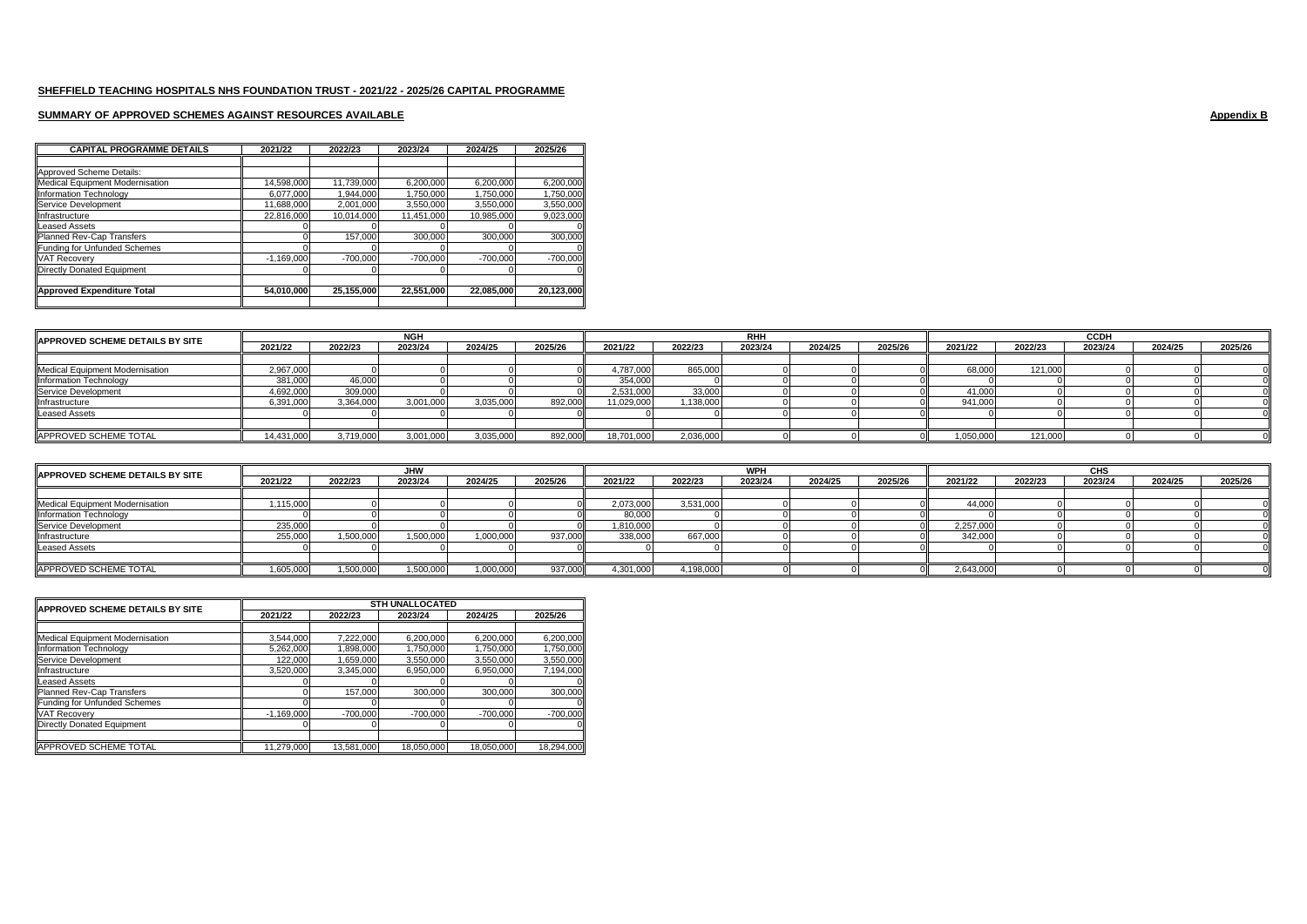## **PROGRAMMED EXPENDITURE 2021/22 - 2025/26 Appendix B**

## **MEDICAL EQUIPMENT MODERNISATION**

|                                              |             |                      |                                                 |                                                |                                                 |            |            | REMAINING PROGRAMMED EXPENDITURE |           |           |                    |                        |                              |
|----------------------------------------------|-------------|----------------------|-------------------------------------------------|------------------------------------------------|-------------------------------------------------|------------|------------|----------------------------------|-----------|-----------|--------------------|------------------------|------------------------------|
| <b>APPROVED SCHEME DETAILS</b>               | <b>SITE</b> | <b>SCHEME STATUS</b> | <b>INITIAL</b><br><b>APPROVED</b><br><b>SUM</b> | <b>LATEST</b><br><b>APPROVED</b><br><b>SUM</b> | <b>CUMULATIVE</b><br><b>SPEND TO</b><br>31/3/21 | 2021/22    | 2022/23    | 2023/24                          | 2024/25   | 2025/26   | <b>TOTAL</b>       | <b>PROJECT LEAD</b>    | <b>BUDGET</b><br><b>LEAD</b> |
| Annual Upgrade Programme                     | <b>NGH</b>  | Approved             |                                                 |                                                |                                                 | 1,230,000  | $\Omega$   |                                  |           |           | 1.230.000 MDMG     |                        | <b>CK</b>                    |
| Annual Upgrade Programme                     | <b>RHH</b>  | Approved             |                                                 |                                                |                                                 | 965,000    |            |                                  |           |           | 965,000 MDMG       |                        | $\overline{\text{CK}}$       |
| Annual Upgrade Programme                     | <b>CCDH</b> | Approved             |                                                 |                                                |                                                 | 68,000     | 121,000    |                                  |           |           | 189,000 MDMG       |                        | СK                           |
| Annual Upgrade Programme                     | <b>JHW</b>  | Approved             |                                                 |                                                |                                                 | 1,115,000  |            |                                  |           |           | 1.115.000 MDMG     |                        | CK                           |
| Annual Upgrade Programme                     | <b>WPH</b>  | Approved             |                                                 |                                                |                                                 | 7.000      |            |                                  |           |           |                    | 7.000 MDMG             | <b>CK</b>                    |
| Annual Upgrade Programme                     | <b>CHS</b>  | Approved             |                                                 |                                                |                                                 | 44,000     |            |                                  |           |           |                    | 44.000 MDMG            | CK                           |
| Annual Upgrade Programme                     | <b>STH</b>  | Approved             |                                                 |                                                |                                                 | 2,441,000  | 105,000    |                                  |           |           | 2.546,000 MDMG     |                        | СK                           |
| Annual Upgrade Programme - Unallocated       | <b>STH</b>  | Planning Sum         |                                                 |                                                |                                                 | $-543.000$ | 2.974.000  | 3.200.000                        | 3.200.000 | 3.200.000 | 12,031,000 MDMG    |                        | <b>CK</b>                    |
| Major Equipment Replacement Programme        | <b>STH</b>  | <b>Planning Sum</b>  |                                                 |                                                |                                                 |            | 4,143,000  | 3.000.000                        | 3.000.000 | 3.000.000 | 13,143,000 MDMG    |                        | $\overline{\text{CK}}$       |
| <b>Donated Medical Equipment</b>             | <b>NGH</b>  | Approved             |                                                 |                                                |                                                 | 13,000     |            |                                  |           |           |                    | 13.000 MDMG            | СK                           |
| Donated Medical Equipment                    | <b>RHH</b>  | Approved             |                                                 |                                                |                                                 | 43,000     | $\Omega$   |                                  |           |           |                    | 43,000 MDMG            | СK                           |
| <b>Donated Medical Equipment</b>             | <b>CCDH</b> | Approved             |                                                 |                                                |                                                 |            |            |                                  |           |           |                    | 0 MDMG                 | CK                           |
| <b>Donated Medical Equipment</b>             | <b>JHW</b>  | Approved             |                                                 |                                                |                                                 |            | $\Omega$   |                                  |           |           |                    | 0 MDMG                 | СK                           |
| <b>Donated Medical Equipment</b>             | <b>WPH</b>  | Approved             |                                                 |                                                |                                                 |            |            |                                  |           |           |                    | 0 MDMG                 | <b>CK</b>                    |
| Donated Medical Equipment                    | CHS         | Approved             |                                                 |                                                |                                                 |            |            |                                  |           |           |                    | 0 MDMG                 | $\overline{\text{CK}}$       |
| <b>Clinical Skills Equipment</b>             | <b>NGH</b>  | <b>Planning Sum</b>  |                                                 |                                                |                                                 |            |            |                                  |           |           |                    | 0 MDMG                 | СK                           |
| <b>Clinical Skills Equipment</b>             | <b>RHH</b>  | Planning Sum         |                                                 |                                                |                                                 |            |            |                                  |           |           |                    | 0 MDMG                 | <b>CK</b>                    |
| <b>Clinical Skills Equipment</b>             | <b>MHL</b>  | <b>Planning Sum</b>  |                                                 |                                                |                                                 |            |            |                                  |           |           |                    | 0 MDMG                 | <b>CK</b>                    |
| <b>Clinical Skills Equipment</b>             | <b>CCDH</b> | <b>Planning Sum</b>  |                                                 |                                                |                                                 |            |            |                                  |           |           |                    | 0 MDMG                 | $\overline{\text{CK}}$       |
| <b>Clinical Skills Equipment</b>             | <b>WPH</b>  | <b>Planning Sum</b>  |                                                 |                                                |                                                 |            |            |                                  |           |           |                    | 0 MDMG                 | СK                           |
| <b>Clinical Skills Equipment</b>             | CHS         | Planning Sum         |                                                 |                                                |                                                 |            |            |                                  |           |           |                    | 0 MDMG                 | СK                           |
| Replacement Cath Labs                        | <b>NGH</b>  | Completed            | 1.073.000                                       | 2.788.000                                      | 2.764.836                                       | 23.000     |            |                                  |           |           |                    | 23,000 C Monk          | <b>CM</b>                    |
| Fluroscopy Replacement x2, NGH               | <b>NGH</b>  | Completed            | 1.000.000                                       | 1.011.000                                      | 1.002.923                                       | 8.000      |            |                                  |           |           |                    | 8,000 P Bailey         | PBa                          |
| 8th Linear Accelerator                       | <b>WPH</b>  | Completed            | 2,094,000                                       | 2,094,000                                      | 2,008,913                                       |            | 85,000     |                                  |           |           |                    | 85,000 S Tozer-Loft    | <b>DC</b>                    |
| COVID 19 Equipment                           | <b>STH</b>  | Approved             | 1,746,000                                       | 3,251,000                                      | 3,153,848                                       | 98,000     |            |                                  |           |           |                    | 98,000 P Whiting       | PW                           |
| Liquid Chromatography Mass Spectrometry x2   | <b>NGH</b>  | <b>OBC</b> Approved  | 400.000                                         | 400,000                                        |                                                 | 400,000    |            |                                  |           |           |                    | 400,000 P Bailey       | PBa                          |
| 3rd CT Scanner, NGH                          | <b>NGH</b>  | <b>FBC Approved</b>  | 5.000                                           | 1,029,000                                      | 264                                             | 1,029,000  |            |                                  |           |           | 1,029,000 P Bailey |                        | PBa                          |
| Lithotripter Replacement                     | <b>RHH</b>  | <b>OBC</b> Approved  | 500,000                                         | 500,000                                        |                                                 | 500,000    |            |                                  |           |           |                    | 500,000 S Gregory      | SG                           |
| RHH SPEC-CT Gamma Camera                     | <b>RHH</b>  | <b>FBC Approved</b>  | 1.440.000                                       | 1.445.000                                      |                                                 | 630,000    | 815,000    |                                  |           |           | 1.445.000 P Bailey |                        | PBa                          |
| WPH SPEC-CT Gamma Camera                     | <b>WPH</b>  | <b>OBC</b> Approved  | 3.446.000                                       | 3.446.000                                      |                                                 |            | 3.446.000  |                                  |           |           | 3,446,000 P Bailey |                        | PBa                          |
| 7th MRI Scanner, RHH                         | <b>RHH</b>  | <b>FBC Approved</b>  | 1,789,000                                       | 2,561,000                                      |                                                 | 2,561,000  | 50,000     |                                  |           |           | 2,611,000 P Bailey |                        | PBa                          |
| Replacement Linear Accelerator (LA4)         | <b>MPH</b>  | Approved             | 1,879,000                                       | 2,066,000                                      |                                                 | 2,066,000  |            |                                  |           |           |                    | 2,066,000 S Tozer-Loft | DC                           |
| <b>Targeted Investment Fund Equipment</b>    | <b>STH</b>  | Approved             | 1.548.000                                       | 1.548,000                                      | $\Omega$                                        | 1.548.000  |            |                                  |           |           | 1.548,000 MDMG     |                        | CK                           |
| <b>Endovascular Mobile Imaging Solution</b>  | <b>NGH</b>  | Approved             | 264.000                                         | 264,000                                        |                                                 | 264,000    |            |                                  |           |           |                    | 264,000 C Monk         | CM                           |
| Diagnostic Training Academy                  | <b>RHH</b>  | Approved             | 88.000                                          | 88,000                                         |                                                 | 88,000     |            |                                  |           |           |                    | 88,000 P Bailey        | PBa                          |
|                                              |             |                      |                                                 |                                                |                                                 |            |            |                                  |           |           |                    |                        |                              |
| <b>MEDICAL EQUIPMENT MODERNISATION TOTAL</b> |             |                      |                                                 |                                                |                                                 | 14.598.000 | 11,739,000 | 6.200.000                        | 6.200.000 | 6.200.000 | 44.937.000         |                        |                              |
|                                              |             |                      |                                                 |                                                |                                                 |            |            |                                  |           |           |                    |                        |                              |

## **INFORMATION TECHNOLOGY**

| <b>APPROVED SCHEME DETAILS</b>          | <b>SITE</b> | SCHEME STATUS | INITIAL<br><b>APPROVED</b><br><b>SUM</b> | <b>LATEST</b><br><b>APPROVED</b><br><b>SUM</b> | <b>CUMULATIVE</b><br><b>SPEND TO</b><br>31/3/21 | 2021/22  | 2022/23 | 2023/24 | 2024/25 | 2025/26 | <b>TOTAL</b>     | <b>PROJECT LEAD</b> | <b>BUDGET</b><br><b>LEAD</b> |
|-----------------------------------------|-------------|---------------|------------------------------------------|------------------------------------------------|-------------------------------------------------|----------|---------|---------|---------|---------|------------------|---------------------|------------------------------|
| General IT Systems/Telecoms Development | <b>NGH</b>  | Approved      |                                          |                                                |                                                 | 148.000  |         |         |         |         | 148,000 S Addy   |                     |                              |
| General IT Systems/Telecoms Development | <b>RHH</b>  | Approved      |                                          |                                                |                                                 |          |         |         |         |         |                  | 0 S Addy            |                              |
| General IT Systems/Telecoms Development | <b>WPH</b>  | Approved      |                                          |                                                |                                                 | 80,000   |         |         |         |         |                  | 80,000 S Addy       |                              |
| General IT Systems/Telecoms Development | <b>JHW</b>  | Approved      |                                          |                                                |                                                 |          |         |         |         |         |                  | 0 S Addy            | MN                           |
| General IT Systems/Telecoms Development | <b>CHS</b>  | Approved      |                                          |                                                |                                                 |          |         |         |         |         |                  | 0 S Addy            |                              |
| General IT Systems/Telecoms Development | <b>ISTH</b> | Approved      |                                          |                                                |                                                 | ,927,000 | 61,000  |         |         |         | 1,988,000 S Addy |                     | <b>MN</b>                    |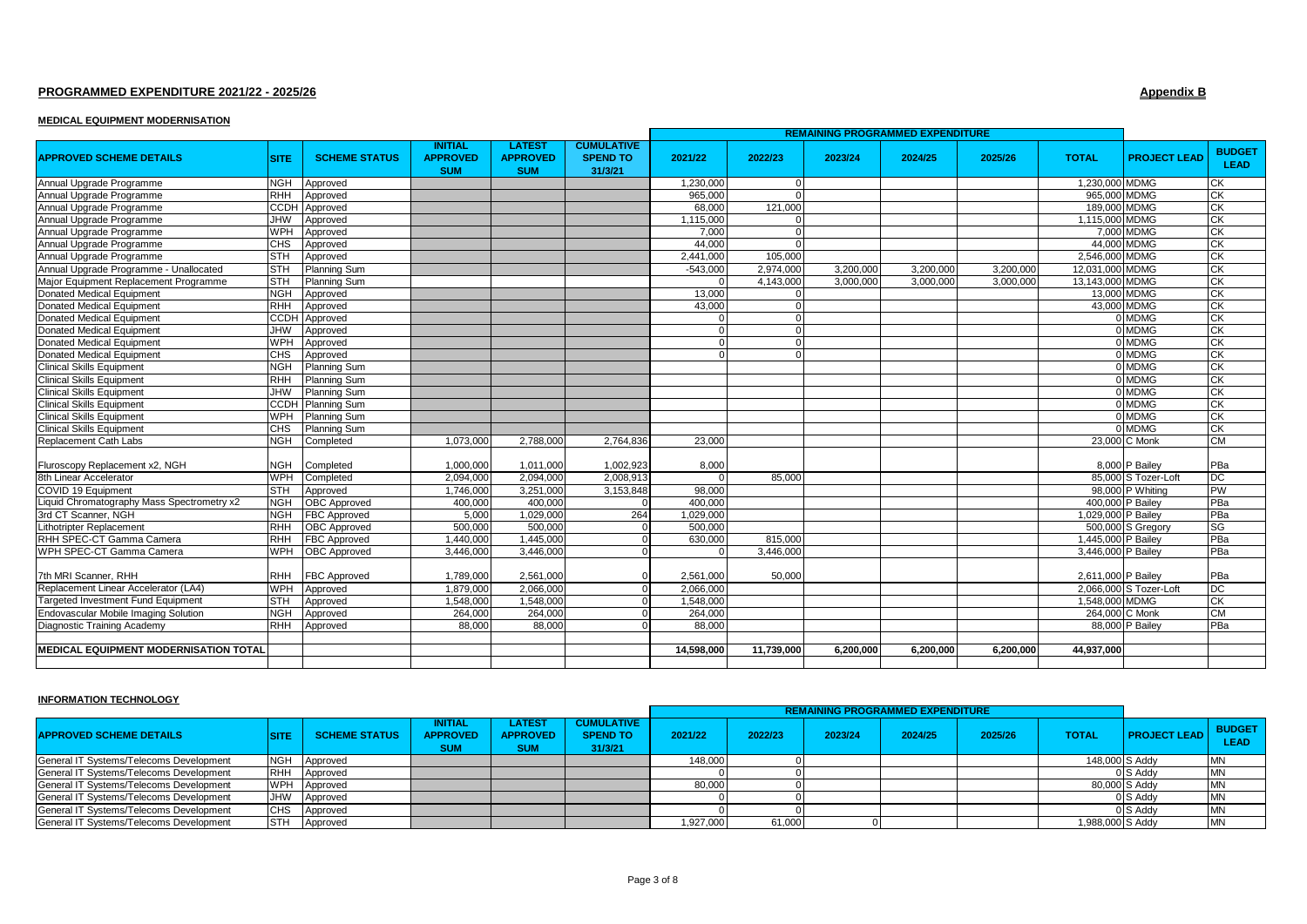| Informatics Strategic & Corporate - Unallocated | <b>STH</b> | <b>Planning Sum</b> |         |           |           |           | 1,197,000 | 1,250,000 | 1,250,000 | 1,250,000 | 4,947,000 S Addy   |                    | <b>IMN</b> |
|-------------------------------------------------|------------|---------------------|---------|-----------|-----------|-----------|-----------|-----------|-----------|-----------|--------------------|--------------------|------------|
| Informatics Infrastructure - Unallocated        | <b>STH</b> | <b>Planning Sum</b> |         |           |           | 827.000   | 492.000   | 500.000   | 500.000   | 500.000   | 2,819,000 S Addy   |                    | <b>MN</b>  |
|                                                 |            |                     |         |           |           |           |           |           |           |           |                    |                    |            |
| <b>Renal Information System</b>                 | NGH        | Completed           | 426,000 | 531,000   | 505,453   | 27,000    |           |           |           |           |                    | 27,000 C Monk      | <b>CM</b>  |
| Purchase to Pay Software                        | <b>NGH</b> | Approved            | 109,000 | 106,000   | 61,218    |           | 46,000    |           |           |           |                    | 46,000 N Priestley | <b>NP</b>  |
|                                                 |            |                     |         |           |           |           |           |           |           |           |                    |                    |            |
|                                                 |            |                     |         |           |           |           |           |           |           |           |                    |                    |            |
| <b>PACS</b>                                     | <b>STH</b> | <b>FBC Approved</b> | 242,000 | 2.710.000 | 2,274,582 | 436,000   |           |           |           |           | 436,000 S Addy     |                    | <b>MN</b>  |
| <b>Wired Network Core</b>                       | <b>STH</b> | Approved            | 600,000 | 1,762,000 | 1.453.423 | 308,000   |           |           |           |           | 308,000 S Addy     |                    | <b>IMN</b> |
| <b>EPR</b> Implementation                       | <b>STH</b> | Approved            | 148,000 | 148,000   |           |           | 148,000   |           |           |           |                    | 148,000 D Hughes   | <b>MN</b>  |
| Cardiac Critical Care EPR/Metavision            | NGH        | Completed           | 469,000 | 469,000   | 262,730   | 206,000   |           |           |           |           | 206,000 C Monk     |                    | <b>IMN</b> |
| Ophthalmology MERGE System                      | <b>RHH</b> | Completed           | 535,000 | 364.000   | 9,588     | 354,000   |           |           |           |           | 354,000 C Wilkie   |                    | <b>IMN</b> |
| Patient App Software                            | <b>STH</b> | Approved            | 128,000 | 1,254,000 |           | 1,254,000 |           |           |           |           | 1,254,000 L Walton |                    | <b>IMN</b> |
| Laboratory Information Management System        | <b>STH</b> | Approved            | 510,000 | 510,000   |           | 510,000   |           |           |           |           | 510,000 P Bailey   |                    | <b>MN</b>  |
|                                                 |            |                     |         |           |           |           |           |           |           |           |                    |                    |            |
| <b>IINFORMATION TECHNOLOGY TOTAL</b>            |            |                     |         |           |           | 6,077,000 | 1,944,000 | 1,750,000 | 1,750,000 | 1,750,000 | 13,271,000         |                    |            |
|                                                 |            |                     |         |           |           |           |           |           |           |           |                    |                    |            |

## **SERVICE DEVELOPMENT**

|                                                     |             |                       |                                                 |                                                |                                                 | <b>REMAINING PROGRAMMED EXPENDITURE</b> |           |           |           |           |                    |                        |                              |
|-----------------------------------------------------|-------------|-----------------------|-------------------------------------------------|------------------------------------------------|-------------------------------------------------|-----------------------------------------|-----------|-----------|-----------|-----------|--------------------|------------------------|------------------------------|
| <b>APPROVED SCHEME DETAILS</b>                      | <b>SITE</b> | <b>SCHEME STATUS</b>  | <b>INITIAL</b><br><b>APPROVED</b><br><b>SUM</b> | <b>LATEST</b><br><b>APPROVED</b><br><b>SUM</b> | <b>CUMULATIVE</b><br><b>SPEND TO</b><br>31/3/21 | 2021/22                                 | 2022/23   | 2023/24   | 2024/25   | 2025/26   | <b>TOTAL</b>       | <b>PROJECT LEAD</b>    | <b>BUDGET</b><br><b>LEAD</b> |
| New Business Planning Rounds/Service Developmen STH |             | <b>Planning Sum</b>   |                                                 |                                                |                                                 |                                         | 1,659,000 | 3,550,000 | 3,550,000 | 3,550,000 | 12,309,000 CIT     |                        | CIT                          |
|                                                     |             |                       |                                                 |                                                |                                                 |                                         |           |           |           |           |                    |                        |                              |
| A&E Decontamination Unit, NGH                       | NGH         | Approved/On Hold      | 188.000                                         | 380.000                                        | 330.606                                         |                                         | 50,000    |           |           |           |                    | 50,000 C Powell-Wiffen | CN                           |
| Bowel Cancer Screening Accommodation                | <b>RHH</b>  | Planning Sum          | 150,000                                         | 200,000                                        | 166,795                                         |                                         | 33,000    |           |           |           |                    | 33,000 C Powell-Wiffen | <b>CN</b>                    |
| WPH Redevelopment/Expansion                         | <b>WPH</b>  | Fees                  | 30,000                                          | 802.000                                        | 152,460                                         | 650,000                                 |           |           |           |           |                    | 650,000 D Campbell     | CN                           |
|                                                     |             |                       |                                                 |                                                |                                                 |                                         |           |           |           |           |                    |                        |                              |
| WPH- JHW Link Bridge                                |             | WPH Completed         | 60.000                                          | 3.502.000                                      | 3.481.819                                       | 20.000                                  |           |           |           |           | 20,000   Scott     |                        | <b>CN</b>                    |
| Pharmacy Aseptic Unit, WPH                          |             | WPH FBC Approved      | 30,000                                          | 4,066,000                                      | 2,925,586                                       | 1,140,000                               |           |           |           |           | 1,140,000 D Child  |                        | CN                           |
|                                                     |             |                       |                                                 |                                                |                                                 |                                         |           |           |           |           |                    |                        |                              |
| Hyper Acute Stroke Unit                             | <b>RHH</b>  | Completed             | 5.000                                           | 5,418,000                                      | 4,540,013                                       | 877,000                                 |           |           |           |           |                    | 877,000 C Wilkie       | <b>CN</b>                    |
| Clinical Immunology & Allergy Unit Expansion        | <b>NGH</b>  | Completed             | 5,000                                           | 2,036,000                                      | 2,018,339                                       | 17,000                                  |           |           |           |           |                    | 17,000 D Campbell      | <b>CN</b>                    |
| Firth 7/CCU                                         |             | NGH Fees/Planning Sum | 5.000                                           | 300,000                                        | 39,532                                          | 2.000                                   | 259,000   |           |           |           | 261,000 C Monk     |                        | CN                           |
| <b>MSK Integrated Hub</b>                           | <b>RHH</b>  | Completed             | 3,783,000                                       | 4,329,000                                      | 4,266,888                                       | 62,000                                  |           |           |           |           |                    | 62,000 V Leckie        | CN                           |
| 5 Beech Hill Road Refurbishment                     | <b>RHH</b>  | Completed             | 5.000                                           | 1.743.000                                      | 1.724.600                                       | 18.000                                  |           |           |           |           |                    | 18,000 S Hindmarch     | CN                           |
|                                                     |             |                       |                                                 |                                                |                                                 |                                         |           |           |           |           |                    |                        |                              |
| NGH Radiology D Floor Refurbishment                 | <b>NGH</b>  | FBC Approved          | 5,000                                           | 1,259,000                                      | 987,692                                         | 271,000                                 |           |           |           |           |                    | 271,000 P Bailey       | <b>CN</b>                    |
| <b>NGH Washer Disinfectors</b>                      | <b>NGH</b>  | Completed             | 5.000                                           | 389,000                                        | 4.756                                           | 384.000                                 |           |           |           |           |                    | 384,000 M Harper       | <b>CN</b>                    |
| Endocrine Investigation Unit                        | <b>RHH</b>  | Completed             | 5.000                                           | 808.000                                        | 115,997                                         | 692,000                                 |           |           |           |           |                    | 692.000 L Walton       | <b>CN</b>                    |
| Community Dental Services - Wheata                  | <b>CHS</b>  | Completed             | 10.000                                          | 2,558,000                                      | 1,107,688                                       | 1,450,000                               |           |           |           |           | 1,450,000 C Wilkie |                        | CN                           |
| Community Dental Services - Manor                   | <b>CHS</b>  | Completed             | 662,000                                         | 645,000                                        | 443,080                                         | 202,000                                 |           |           |           |           |                    | 202,000 C Wilkie       | <b>CN</b>                    |
| MDT Rooms x3                                        | <b>STH</b>  | FBC Approved          | 318,000                                         | 420,000                                        | 407,533                                         | 12,000                                  |           |           |           |           |                    | 12,000 P Buckley       | <b>CN</b>                    |
| Replacement of UoS 1.5T MRI                         | <b>RHH</b>  | Fees                  | 5,000                                           | 5,000                                          |                                                 | 5.000                                   |           |           |           |           |                    | 5,000 S Hindmarch      | <b>CN</b>                    |
| <b>JHW Breavement Suite</b>                         | <b>WHL</b>  | Completed             | 3,000                                           | 259,000                                        | 23,738                                          | 235,000                                 |           |           |           |           |                    | 235,000 P Bailey       | <b>CN</b>                    |
| NGH Hip Fracture Ward (Huntsman 5)                  | <b>NGH</b>  | <b>OBC</b> Approved   | 3,000                                           | 2,780,000                                      | 62,471                                          | 2,718,000                               |           |           |           |           |                    | 2,718,000 S Gregory    | <b>CN</b>                    |
| <b>Gastroenterology Facilities</b>                  | <b>RHH</b>  | Fees                  | 5,000                                           | 35,000                                         | 35,850                                          |                                         |           |           |           |           |                    | 0S Hindmarch           | <b>CN</b>                    |
| RHH C Floor Breast Clinic Refurbishment             | <b>RHH</b>  | Completed             | 5,000                                           | 886,000                                        | 17,006                                          | 869,000                                 |           |           |           |           |                    | 869,000 P Bailey       | CN                           |
| Diabetes & Endocrinology Security                   | RHH         | Approved              | 11,000                                          | 11.000                                         | 7,886                                           | 3.000                                   |           |           |           |           |                    | 3,000 L Walton         | <b>CN</b>                    |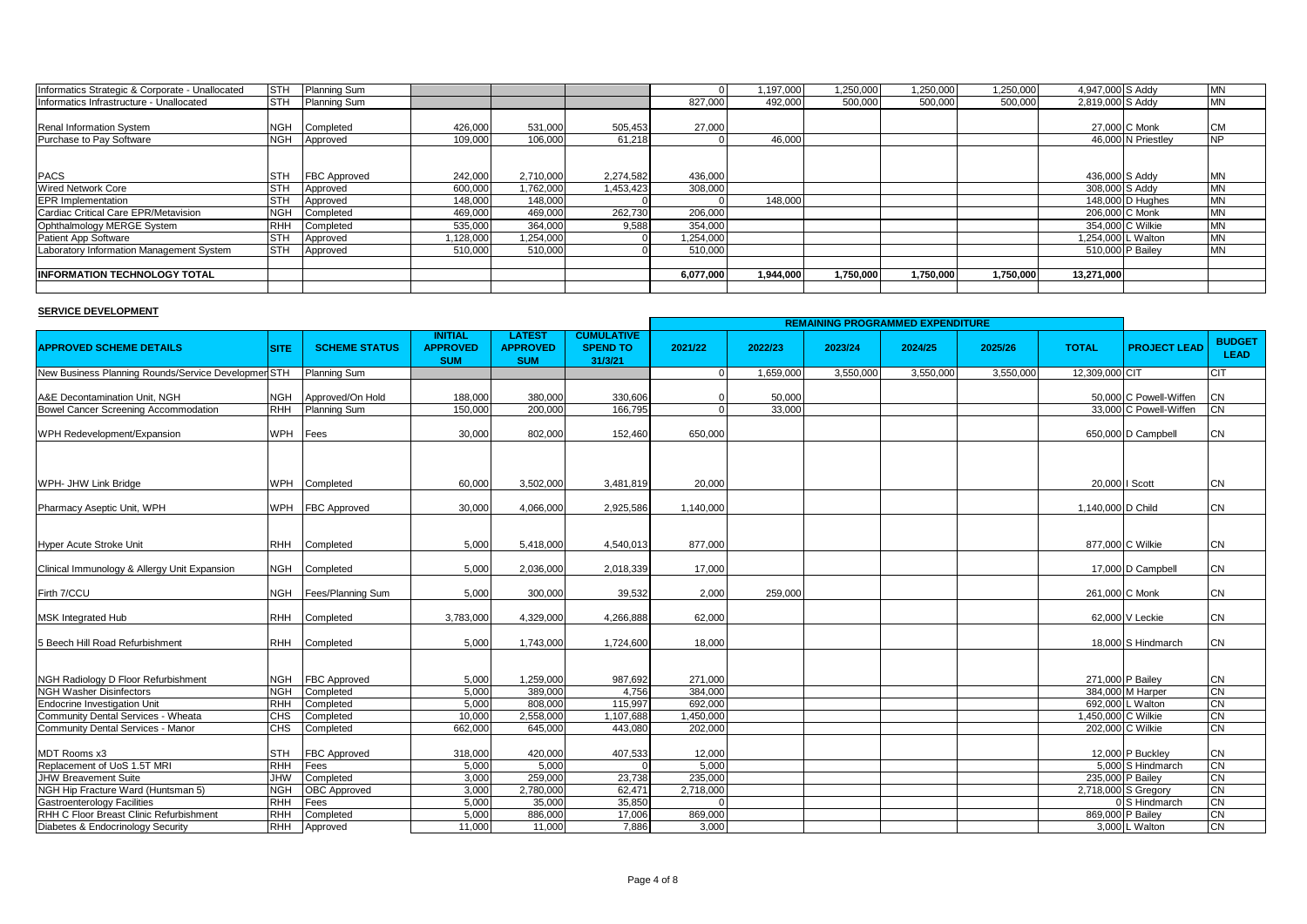| <b>Blood Disorders Facilities</b>         | <b>RHH</b> | Fees          | 2,000   | 2,000   | 2,343  |            |           |           |           |           |            | 0 D Campbell          | СN        |
|-------------------------------------------|------------|---------------|---------|---------|--------|------------|-----------|-----------|-----------|-----------|------------|-----------------------|-----------|
| NGH Pharmacy Accommodation Expansion      | <b>NGH</b> | Completed     | 458,000 | 625,000 | 30,015 | 595,000    |           |           |           |           |            | 595,000 D Child       | СN        |
| Relocation SAC to TAU/Huntsman 2          | <b>NGH</b> | Fees          | 5.000   | 5,000   | 352    | 5,000      |           |           |           |           |            | 5,000 C Powell-Wiffen |           |
| Ultraviolet C Decontamination Equipment   | <b>STH</b> | Planning Sum  | 110,000 | 110,000 |        | 110,000    |           |           |           |           |            | 110,000 M Harper      | мн        |
| Longley Lane, Ophthalmic Imaging Service  | <b>NGH</b> | Completed     | 138,000 | 138,000 |        | 138,000    |           |           |           |           |            | 138,000 C Wilkie      | СN        |
| <b>MEC Washer Disinfector</b>             | <b>NGH</b> | Approved      | 15,000  | 15,000  |        | 15,000     |           |           |           |           |            | 15.000 M Harper       | MН        |
| <b>NGH Secret Garden</b>                  | <b>NGH</b> | Approved      | 292,000 | 292,000 |        | 292,000    |           |           |           |           |            | 292,000 E Scott       | СN        |
| Longley Lane Vaccination Centre           | <b>NGH</b> | Completed     | 245,000 | 245,000 |        | 245,000    |           |           |           |           |            | 245,000 P Buckley     | <b>CN</b> |
| <b>NGH Endoscopy Expansion</b>            | <b>NGH</b> | Fees          | 5,000   | 5,000   |        | 5,000      |           |           |           |           |            | 5,000 L Walton        | <b>CN</b> |
| <b>Burleigh Medical Centre</b>            | <b>CHS</b> | Completed     | 147,000 | 252,000 |        | 252.000    |           |           |           |           |            | 252.000 D Campbell    | CN        |
| Orthodontic Intra-Oral Scanners x2        |            | CCDH Approved | 41,000  | 41,000  |        | 41,000     |           |           |           |           |            | 41,000 C Wilkie       | <b>CW</b> |
| Relocation of NGH Fracture Clinic         | <b>NGH</b> | <b>Fees</b>   | 5,000   | 5,000   |        | 5,000      |           |           |           |           |            | 5.000 B Brewis        | <b>CN</b> |
| Orthopeadics Reconfiguration, RHH Q Floor | RHH        | Fees          | 5,000   | 5,000   |        | 5,000      |           |           |           |           |            | 5,000 B Brewis        | CN        |
| <b>Totley Brook Facilities</b>            | <b>CHS</b> | Approved      | 60,000  | 60,000  |        | 60,000     |           |           |           |           |            | 60,000 H Kay          | CN        |
| <b>SPARC Facility Improvements</b>        | <b>CHS</b> | Approved      | 52,000  | 52,000  |        | 52,000     |           |           |           |           |            | 52,000 H Kay          | <b>CN</b> |
| Digital Pathology                         | <b>CHS</b> | Approved      | 241,000 | 241,000 |        | 241,000    |           |           |           |           |            | 241,000 P Bailey      | <b>PB</b> |
|                                           |            |               |         |         |        |            |           |           |           |           |            |                       |           |
| <b>SERVICE DEVELOPMENT TOTAL</b>          |            |               |         |         |        | 11,688,000 | 2.001.000 | 3,550,000 | 3,550,000 | 3.550.000 | 24,339,000 |                       |           |
|                                           |            |               |         |         |        |            |           |           |           |           |            |                       |           |

## **INFRASTRUCTURE**

|                                                    |             |                      |                                                 |                                                |                                                 | <b>REMAINING PROGRAMMED EXPENDITURE</b> |           |           |           |           |                     |                        |                              |
|----------------------------------------------------|-------------|----------------------|-------------------------------------------------|------------------------------------------------|-------------------------------------------------|-----------------------------------------|-----------|-----------|-----------|-----------|---------------------|------------------------|------------------------------|
| <b>APPROVED SCHEME DETAILS</b>                     | <b>SITE</b> | <b>SCHEME STATUS</b> | <b>INITIAL</b><br><b>APPROVED</b><br><b>SUM</b> | <b>LATEST</b><br><b>APPROVED</b><br><b>SUM</b> | <b>CUMULATIVE</b><br><b>SPEND TO</b><br>31/3/21 | 2021/22                                 | 2022/23   | 2023/24   | 2024/25   | 2025/26   | <b>TOTAL</b>        | <b>PROJECT LEAD</b>    | <b>BUDGET</b><br><b>LEAD</b> |
| Facilities & Security Infrastructure               | <b>NGH</b>  | Approved             |                                                 |                                                |                                                 | 119.000                                 | 40,000    |           |           |           |                     | 159,000 A Jones        | AJ.                          |
| Facilities & Security Infrastructure               | <b>RHH</b>  | Approved             |                                                 |                                                |                                                 | 66,000                                  |           |           |           |           |                     | 66,000 A Jones         | <b>AJ</b>                    |
| Facilities & Security Infrastructure               | <b>JHW</b>  | Approved             |                                                 |                                                |                                                 |                                         |           |           |           |           |                     | 0 A Jones              | AJ                           |
| Facilities & Security Infrastructure               | <b>CCDH</b> | Approved             |                                                 |                                                |                                                 |                                         |           |           |           |           |                     | 0 A Jones              | AJ                           |
| Facilities & Security Infrastructure               | <b>WPH</b>  | Approved             |                                                 |                                                |                                                 |                                         |           |           |           |           |                     | 0 A Jones              | AJ                           |
| Facilities & Security Infrastructure               | <b>STH</b>  | Approved             |                                                 |                                                |                                                 | 24,000                                  |           |           |           |           |                     | 24,000 A Jones         | AJ                           |
| Facilities & Security Infrastructure - Unallocated | <b>STH</b>  | Planning Sum         |                                                 |                                                |                                                 |                                         | 94,000    | 400,000   | 400,000   | 400,000   | 1,294,000 A Jones   |                        | AJ                           |
| <b>Estates Infrastructure</b>                      | <b>STH</b>  | Planning Sum         |                                                 |                                                |                                                 | 2,658,000                               | 1,048,000 | 3.400.000 | 3,400,000 | 3.400.000 |                     | 13,906,000 S Hindmarch | <b>SH</b>                    |
| Ward Refurbishment Programme                       | <b>STH</b>  | Planning Sum         |                                                 |                                                |                                                 |                                         | 1,803,000 | 2,750,000 | 2,750,000 | 2,750,000 | 10,053,000 K Jessop |                        | <b>SH</b>                    |
| Non-Clinical Public Environments Programme         | <b>STH</b>  | Planning Sum         |                                                 |                                                |                                                 | 73.000                                  | 400,000   | 400.000   | 400.000   | 400.000   |                     | 1,673,000 K Jessop     | <b>SH</b>                    |
| Theatre Refurbishment/Expansion Programme          | <b>STH</b>  | Planning Sum         |                                                 |                                                |                                                 |                                         |           |           |           | 244,000   |                     | 244,000 S Hindmarch    | <b>SH</b>                    |
| <b>RHH A Floor Theatres</b>                        |             | RHH Completed        | 36.000                                          | 18.397.000                                     | 16.664.779                                      | 1.733.000                               |           |           |           |           |                     | 1.733.000 S Hindmarch  | <b>CN</b>                    |
| <b>Hadfield Lifecycle Assets</b>                   | <b>NGH</b>  | Approved             |                                                 |                                                |                                                 | 925,000                                 | 684,000   | 641.000   | 682.000   | 892.000   |                     | 3,824,000 S Hindmarch  | C <sub>N</sub>               |
| <b>RHH Main Lifts</b>                              |             | RHH Approved         | 6,500,000                                       | 5,130,000                                      | 4,484,914                                       | 597,000                                 | 49,000    |           |           |           |                     | 646,000 S Hindmarch    | <b>CN</b>                    |
| Service Block Redevelopment                        |             | RHH Fees/Approved    | 1,050,000                                       | 2,199,000                                      | 1,321,428                                       | 878,000                                 |           |           |           |           |                     | 878,000 S Hindmarch    | <b>CN</b>                    |
| <b>RHH LTHW</b>                                    |             | RHH Approved         | 15.000                                          | 3.597.000                                      | 2.978.999                                       | 617.000                                 |           |           |           |           |                     | 617.000 S Hindmarch    | <b>CN</b>                    |
|                                                    |             |                      |                                                 |                                                |                                                 |                                         |           |           |           |           |                     |                        |                              |
| <b>Firth Wing Theatres</b>                         |             | NGH Completed        | 5.000                                           | 5.627.000                                      | 5,177,797                                       | 449.000                                 |           |           |           |           |                     | 449.000 S Hindmarch    | <b>CN</b>                    |
| <b>NGH LV Generators</b>                           | <b>NGH</b>  | Approved             | 32,000                                          | 1,366,000                                      | 1,226,213                                       | 139,000                                 |           |           |           |           |                     | 139,000 S Hindmarch    | <b>CN</b>                    |
| <b>CCTV Upgrade</b>                                | <b>STH</b>  | <b>OBC</b> Approved  | 10,000                                          | 765,000                                        | $-264$                                          | 765,000                                 |           |           |           |           |                     | 765,000 A Jones        | <b>AJ</b>                    |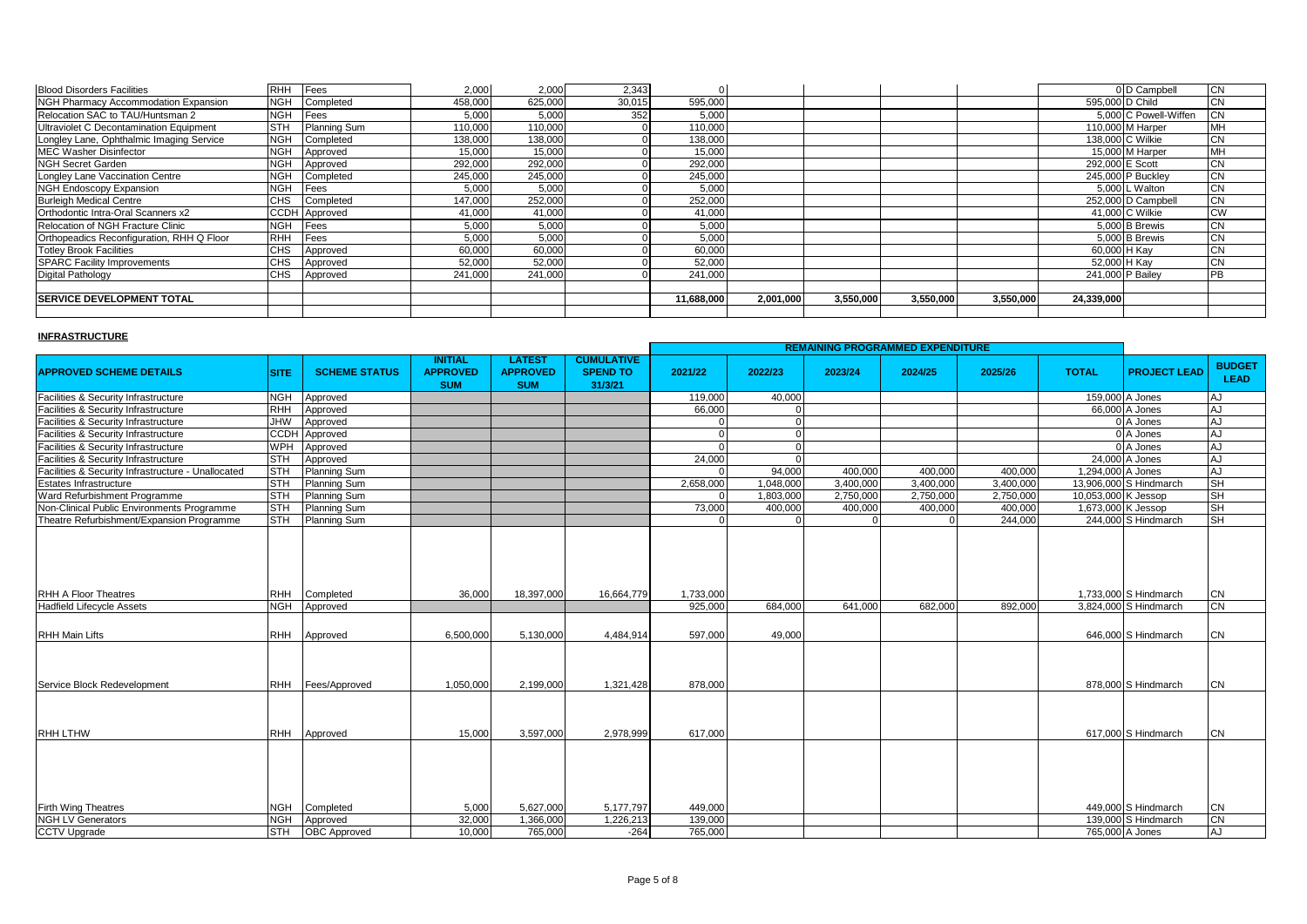| Longley Lane IT/Telephony Infrastructure | <b>NGH</b> | Completed | 126,000   | 182.000   | 103,401 | 79,000     |            |            |            |           | 79,000 S Hindmarch    | <b>CN</b> |
|------------------------------------------|------------|-----------|-----------|-----------|---------|------------|------------|------------|------------|-----------|-----------------------|-----------|
| <b>WPH Lifts</b>                         | <b>WPH</b> |           |           |           |         |            | 667.000    |            |            |           | 1.000.000 S Hindmarch | <b>CN</b> |
|                                          |            | Approved  | 22,000    | 1,000,000 |         | 333,000    |            |            |            |           |                       |           |
| Fire Dampers, RHH                        | RHH        | Approved  | 21,000    | 21,000    |         | 21,000     |            |            |            |           | 21,000 S Hindmarch    | <b>CN</b> |
| Lab Benching - RHH/Medical School/JHW    | RHH        | Fees      | 10.000    | 10,000    |         | 10.000     |            |            |            |           | 10,000 S Hindmarch    | <b>CN</b> |
| <b>Vickers Modular Wards</b>             | <b>NGH</b> | Approved  | 294.000   | 294.000   |         | 294,000    |            |            |            |           | 294.000 S Hindmarch   | <b>CN</b> |
| RHH Ward H2 Refurbishment                | <b>RHH</b> | Approved  | 1,520,000 | 2,152,000 |         | 1,946,000  | 206,000    |            |            |           | 2,152,000 S Hindmarch | CN        |
| Ventilaton Works                         | <b>NGH</b> | Approved  | 350,000   | 350,000   |         |            | 350,000    |            |            |           | 350,000 S Hindmarch   | <b>CN</b> |
| <b>NGH Renal Pipework</b>                | <b>NGH</b> | Approved  | 385,000   | 887,000   |         | 757.000    | 130,000    |            |            |           | 887,000 S Hindmarch   | <b>CN</b> |
| <b>MEC Lifts</b>                         | <b>NGH</b> | Approved  | 200,000   | 150,000   |         | 150,000    |            |            |            |           | 150,000 S Hindmarch   | <b>CN</b> |
| <b>Huntsman Lifts</b>                    | <b>NGH</b> | Approved  | 200.000   | 200,000   |         | 200,000    |            |            |            |           | 200.000 S Hindmarch   | <b>CN</b> |
| Firth Chiller Replacement                | <b>NGH</b> | Approved  | 613,000   | 613,000   |         | 613.000    |            |            |            |           | 613,000 S Hindmarch   | <b>CN</b> |
| Chesterman Chiller Replacement           | <b>NGH</b> | Approved  | 526,000   | 526,000   |         | 526,000    |            |            |            |           | 526,000 S Hindmarch   | CN        |
| <b>Laundry Modernisation</b>             | <b>NGH</b> | Approved  | 584.000   | 584.000   |         | 584,000    |            |            |            |           | 584,000 S Hindmarch   |           |
|                                          |            |           |           |           |         |            |            |            |            |           |                       |           |
| <b>INFRASTRUCTURE TOTAL</b>              |            |           |           |           |         | 22,816,000 | 10,014,000 | 11,451,000 | 10,985,000 | 9,023,000 | 64,289,000            |           |

#### **LEASED ASSETS**

|                                |              |                      |                                            |                                                |                                                 |         |         | <b>REMAINING PROGRAMMED EXPENDITURE</b> |         |         |              |                     |                              |
|--------------------------------|--------------|----------------------|--------------------------------------------|------------------------------------------------|-------------------------------------------------|---------|---------|-----------------------------------------|---------|---------|--------------|---------------------|------------------------------|
| <b>APPROVED SCHEME DETAILS</b> | <b>TOITL</b> | <b>SCHEME STATUS</b> | <b>INITIAL</b><br>APPROVED  <br><b>SUM</b> | <b>LATEST</b><br><b>APPROVED</b><br><b>SUM</b> | <b>CUMULATIVE</b><br><b>SPEND TO</b><br>31/3/21 | 2021/22 | 2022/23 | 2023/24                                 | 2024/25 | 2025/26 | <b>TOTAL</b> | <b>PROJECT LEAD</b> | <b>BUDGET</b><br><b>LEAD</b> |
|                                |              |                      |                                            |                                                |                                                 |         |         |                                         |         |         |              |                     |                              |
|                                |              |                      |                                            |                                                |                                                 |         |         |                                         |         |         |              |                     |                              |
| <b>LEASED ASSET TOTAL</b>      |              |                      |                                            |                                                |                                                 |         |         |                                         |         |         |              |                     |                              |
|                                |              |                      |                                            |                                                |                                                 |         |         |                                         |         |         |              |                     |                              |

#### **OTHER**

|                                                   |             |                      |                                          |                                                |                                                 |              |            | <b>REMAINING PROGRAMMED EXPENDITURE</b> |            |            |              |                        |                              |
|---------------------------------------------------|-------------|----------------------|------------------------------------------|------------------------------------------------|-------------------------------------------------|--------------|------------|-----------------------------------------|------------|------------|--------------|------------------------|------------------------------|
| <b>APPROVED SCHEME DETAILS</b>                    | <b>SITE</b> | <b>SCHEME STATUS</b> | INITIAL<br><b>APPROVED</b><br><b>SUM</b> | <b>LATEST</b><br><b>APPROVED</b><br><b>SUM</b> | <b>CUMULATIVE</b><br><b>SPEND TO</b><br>31/3/21 | 2021/22      | 2022/23    | 2023/24                                 | 2024/25    | 2025/26    | <b>TOTAL</b> | <b>PROJECT LEAD</b>    | <b>BUDGET</b><br><b>LEAD</b> |
| Planned rev-cap Transfers/Redefinition of Capital | <b>ISTH</b> | Planning Sum         |                                          |                                                |                                                 |              | 157,000    | 300,000                                 | 300,000    | 300,000    |              | 1,057,000 N Priestley  |                              |
| Funding for Unfunded Schemes                      | <b>STH</b>  | <b>Planning Sum</b>  |                                          |                                                |                                                 |              |            |                                         |            |            |              | 0 N Priestley          |                              |
| <b>VAT Recovery</b>                               | <b>STH</b>  | Planning Sum         |                                          |                                                |                                                 | $-1,169,000$ | $-700.000$ | $-700,000$                              | $-700.000$ | $-700,000$ |              | -3,969,000 N Priestley |                              |
| Directly Donated Equipment                        | <b>ISTH</b> | Planning Sum         |                                          |                                                |                                                 |              |            |                                         |            |            |              | 0 N Priestley          |                              |
| TOTAL PROGRAMMED EXPENDITURE                      |             |                      |                                          |                                                |                                                 | 54.010.000   | 25.155.000 | 22.551.000                              | 22.085.000 | 20.123.000 | 143.924.000  |                        |                              |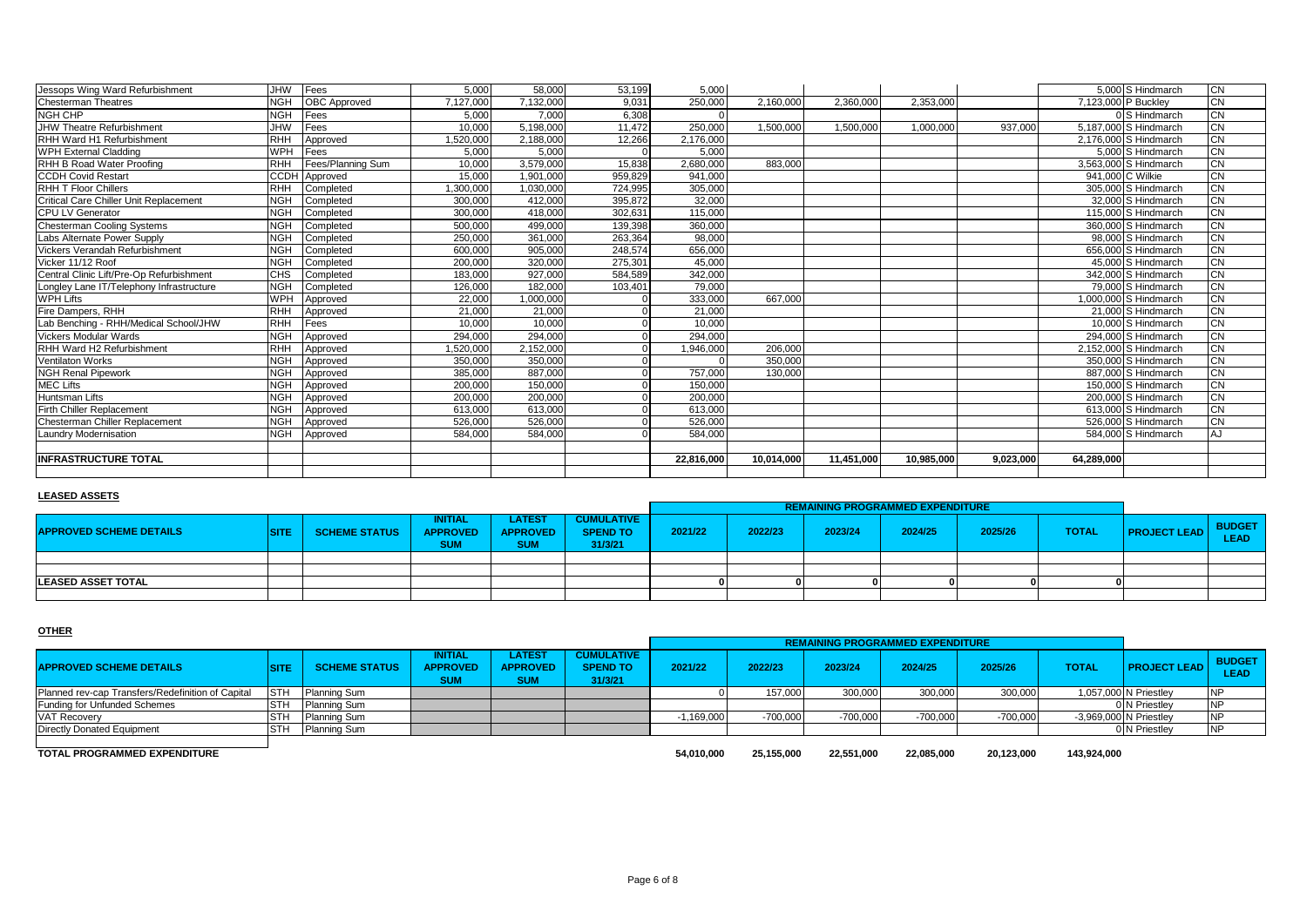#### **2021/22 - 2025/26 CAPITAL PROGRAMME - RISKS AND CONTINGENCIES SUMMARY**

| <b>Known Risks:</b>                                                          | 21/22 Unallocated | 2021/22        | 2022/23 | 2023/24 | 2024/25 | 2025/26 |                                                                                           |
|------------------------------------------------------------------------------|-------------------|----------------|---------|---------|---------|---------|-------------------------------------------------------------------------------------------|
|                                                                              | <b>Budget</b>     | £              | £       | £       | £       | £       |                                                                                           |
| <b>Ring fenced Envelopes:</b>                                                |                   |                |         |         |         |         |                                                                                           |
| <b>Medical Equipment</b>                                                     | $-543,000$        |                |         |         |         |         | Planned over-commitment v slippage risks                                                  |
| Major Equipment                                                              |                   |                |         |         |         |         |                                                                                           |
| Informatics Strategic & Corporate                                            | $\Omega$          |                |         |         |         |         |                                                                                           |
| Informatics Infrastructure                                                   | 827,000           |                |         |         |         |         | £705k unallocated                                                                         |
| Service Development                                                          |                   |                |         |         |         |         |                                                                                           |
| Facilities & Security Infrastructure                                         |                   |                |         |         |         |         |                                                                                           |
| Estates Infrastructure                                                       | 2,658,000         |                |         |         |         |         | £2626k unallocated                                                                        |
| Ward Refurbishment Programme                                                 |                   |                |         |         |         |         |                                                                                           |
| Non Clinical Public Environments                                             | 73,000            |                |         |         |         |         | Schemes yet to be prioritised                                                             |
| Theatre Refurbishment Programme                                              |                   |                |         |         |         |         |                                                                                           |
|                                                                              |                   |                |         |         |         |         |                                                                                           |
|                                                                              |                   |                |         |         |         |         |                                                                                           |
| Risks Expected to Emerge in Short-Term (not yet fully quantified/confirmed): |                   |                |         |         |         |         |                                                                                           |
| Cost Increases to approved schemes:-                                         |                   |                |         |         |         |         |                                                                                           |
| a) Schemes previously advised completed:                                     |                   |                |         |         |         |         |                                                                                           |
| Unfunded schemes                                                             |                   | 123,000        |         |         |         |         | As at M9, largely Hadfield re-equipping                                                   |
| Equipment in consumables deals                                               |                   | 100,000        |         |         |         |         | Value/nature TBC but expectation will be defined as Finance lease under IAS 17            |
|                                                                              |                   |                |         |         |         |         |                                                                                           |
| b) Ongoing Schemes/Schemes in development:                                   |                   |                |         |         |         |         |                                                                                           |
| Potential Estates works for Lithotriper                                      |                   | $\overline{2}$ |         |         |         |         | Potential cost pressure being investigated                                                |
| WPH-JHW Link Bridge                                                          |                   | 240,000        |         |         |         |         | Overspend at M9                                                                           |
| WPH Pharmacy Aspectic                                                        |                   | 270,000        |         |         |         |         | Projected Final Account; £150k Pharmacy Salaries + £120k works                            |
| <b>HASU</b>                                                                  |                   | 20,000         |         |         |         |         | Potential cost pressure being investigated                                                |
| 5 BeechHill Road                                                             |                   | 8.000          |         |         |         |         | Overspend at M9                                                                           |
| NGH Washer Disinfectors                                                      |                   | 16,000         |         |         |         |         | Potential cost pressure being investigated                                                |
| <b>JHW Bereavement Suite</b>                                                 |                   | 19,000         |         |         |         |         | Potential cost pressure - contingency retained by CIT                                     |
| <b>Gastroenterology Facilities</b>                                           |                   | 62,000         |         |         |         |         | Overspend at M9                                                                           |
| <b>CCDH COVID Restart</b>                                                    |                   | 550,000        |         |         |         |         | Ventilation/heating pressures. Could increase by another £20k. Potential HEE funding      |
| Central Clinic/Pre-op assessment                                             |                   | 46,000         |         |         |         |         | Cost pressure being investigated                                                          |
| NGH Secret Garden                                                            |                   | 42,000         |         |         |         |         | SCH Grant letter only issued for £250k not £292k as stated in CIT paper. Potential future |
| NGH Generators/RHH Fire Dampers                                              |                   | 32,000         |         |         |         |         | Overspend at M9                                                                           |
| Longley Lane IT/Telephony Infrastructure                                     |                   | 102,000        |         |         |         |         | Overspend at M9                                                                           |
| Vickers Modular Wards                                                        |                   | 80,000         |         |         |         |         | Overspend at M9                                                                           |
| - RHH LTHW                                                                   |                   | 147,000        |         |         |         |         | Overspend at M9                                                                           |
|                                                                              |                   |                |         |         |         |         |                                                                                           |
| Cost Reductions to approved schemes:-                                        |                   |                |         |         |         |         |                                                                                           |
| 3rd CT Scanner                                                               |                   | $-26,000$      | 26,000  |         |         |         | Potential savings being confirmed                                                         |
| Cardiac Critical Care Metavision                                             |                   | $-120.00$      | 120,000 |         |         |         | Potential savings being confirmed                                                         |
| Ophthalmology Merge                                                          |                   | $-10,00$       | 10,000  |         |         |         | Potential savings being confirmed                                                         |
| Wheata Dental                                                                |                   | $-78,00$       | 78,000  |         |         |         | Potential savings being confirmed                                                         |
| RHH C Floor Breast Clinic                                                    |                   | $-50,000$      | 50,000  |         |         |         | Potential savings being confirmed                                                         |
| NGH Pharmacy Accommodation                                                   |                   | $-10,00$       | 10,000  |         |         |         | Potential savings being confirmed                                                         |
| <b>Burleigh Medical Centre</b>                                               |                   | $-17,000$      | 17.000  |         |         |         | Potential savings being confirmed                                                         |
| Longley Lane, Opthalmic Imaging Service                                      |                   | $-17,00$       | 17.000  |         |         |         | Potential savings being confirmed                                                         |
| A Floor Theatres                                                             |                   | $-17,000$      | 17,000  |         |         |         |                                                                                           |
|                                                                              |                   |                |         |         |         |         | Savings on cost plan to budget                                                            |
|                                                                              |                   | 1,512,000      | 345.000 | ΩI      |         | 0       |                                                                                           |
| Subtotal - Expected Net Commitments/(Savings)                                |                   |                |         |         |         |         |                                                                                           |
|                                                                              |                   |                |         |         |         |         |                                                                                           |
| <b>Slippage Risks:</b>                                                       |                   |                |         |         |         |         |                                                                                           |
| MDMG Incubators                                                              |                   | $-624,000$     | 624,000 |         |         |         | Deliverability as yet unknown. Evaluation in progress                                     |
| MDMG Image Intensifiers                                                      |                   | $-672,000$     | 672,000 |         |         |         | Deliverability as yet unknown. Evaluation outcome in Feb                                  |
| MDMG Pascal Laser                                                            |                   | $-81,00$       | 81,000  |         |         |         | Procurement yet to commence/deliverability unclear                                        |
| Auditory Diagnostic Electrophysiology System x2                              |                   | $-52,000$      | 52,000  |         |         |         | Deliverability as yet unknown                                                             |
| - Accuve AV500 Hand held vein viewing system x5                              |                   | $-25,000$      | 25,000  |         |         |         | Deliverability as yet unknown                                                             |
| - Pre-term Simulator                                                         |                   | $-5,000$       | 5,000   |         |         |         | Deliverability as yet unknown                                                             |
| - Transperineal Probe & Chair                                                |                   | $-20,00$       | 20,000  |         |         |         | Deliverability as yet unknown                                                             |
| - NEQAS Benchtop Freezer Dryer                                               |                   | $-16,000$      | 16.000  |         |         |         | Deliverability as yet unknown                                                             |
| - OSCCA Ultrasound System                                                    |                   | $-80.000$      | 80,000  |         |         |         | Deliverability as yet unknown                                                             |